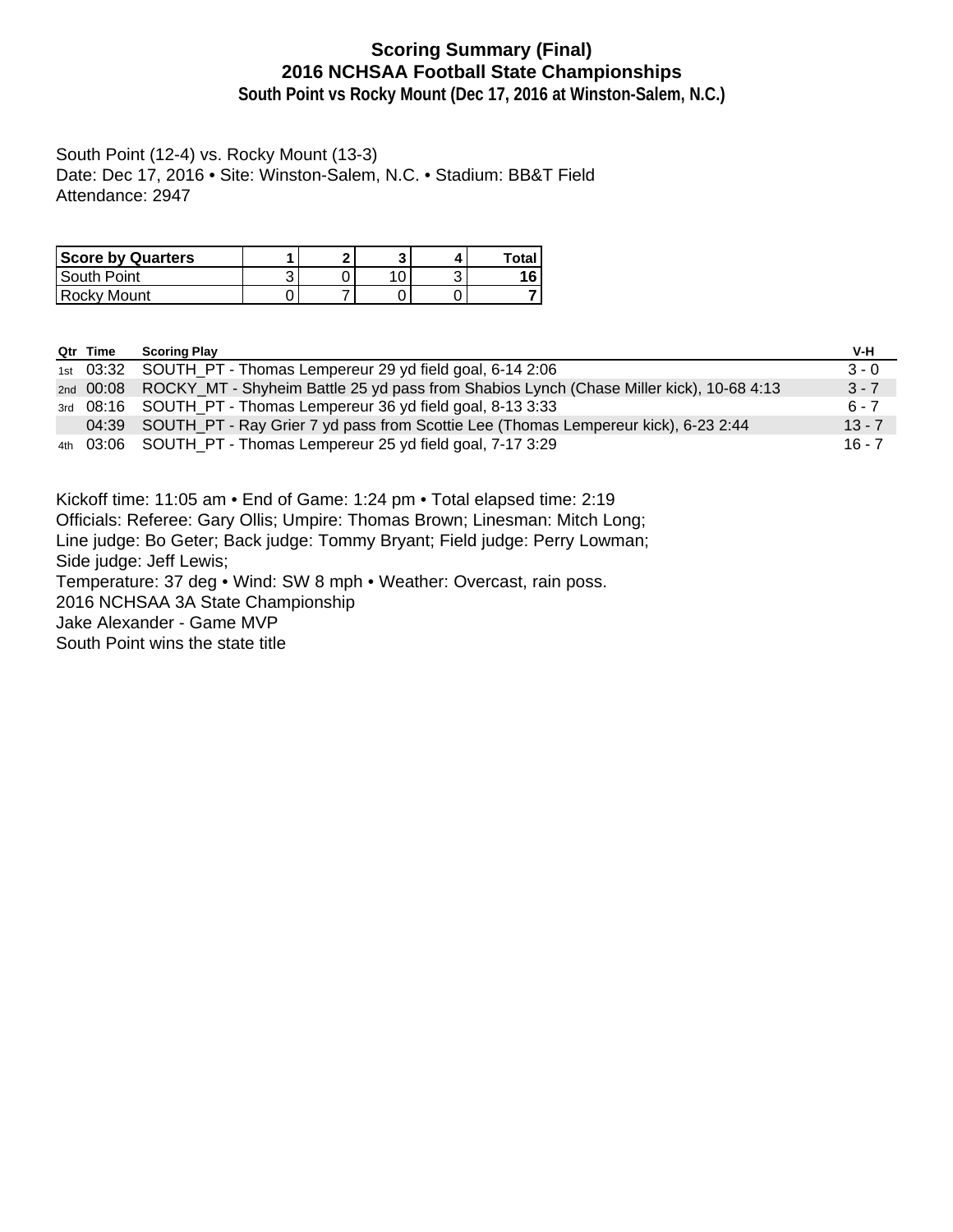# **Team Statistics (Final) 2016 NCHSAA Football State Championships**

|                                | SOUTH_PT ROCKY_ | МT            |
|--------------------------------|-----------------|---------------|
| <b>FIRST DOWNS</b>             | 9               | 6             |
| Rushing                        | 9               | 2             |
| Passing                        | 0               | 4             |
| Penalty                        | $\overline{0}$  | $\pmb{0}$     |
| <b>NET YARDS RUSHING</b>       | 199             | 27            |
| <b>Rushing Attempts</b>        | 53              | 30            |
| Average Per Rush               | 3.8             | 0.9           |
| <b>Rushing Touchdowns</b>      | 0               | $\mathbf{0}$  |
| <b>Yards Gained Rushing</b>    | 215             | 77            |
| <b>Yards Lost Rushing</b>      | 16              | 50            |
| <b>NET YARDS PASSING</b>       | 7               | 91            |
| Completions-Attempts-Int       | $1 - 6 - 1$     | $10 - 19 - 1$ |
| Average Per Attempt            | 1.2             | 4.8           |
| <b>Average Per Completion</b>  | 7.0             | 9.1           |
| Passing Touchdowns             | 1               | 1             |
| <b>TOTAL OFFENSE YARDS</b>     | 206             | 118           |
| Total offense plays            | 59              | 49            |
| Average Gain Per Play          | 3.5             | 2.4           |
| Fumbles: Number-Lost           | $0-0$           | $3 - 1$       |
| Penalties: Number-Yards        | $6 - 35$        | $2 - 19$      |
| <b>PUNTS-YARDS</b>             | 2-60            | 5-143         |
| Average Yards Per Punt         | 30.0            | 28.6          |
| <b>Net Yards Per Punt</b>      | 30.0            | 28.6          |
| Inside 20                      | $\mathbf 0$     | 0             |
| 50+ Yards                      | 0               | 0             |
| <b>Touchbacks</b>              | 0               | 0             |
| Fair catch                     | 0               | 0             |
| KICKOFFS-YARDS                 | 5-260           | $2 - 74$      |
| Average Yards Per Kickoff      | 52.0            | 37.0          |
| <b>Net Yards Per Kickoff</b>   | 36.6            | 6.5           |
| Touchbacks                     | 0               | 0             |
| Punt returns: Number-Yards-TD  | $0 - 0 - 0$     | $0 - 0 - 0$   |
| Average Per Return             | 0.0             | 0.0           |
| Kickoff returns: Number-Yds-TD | $2 - 61 - 0$    | $5 - 77 - 0$  |
| Average Per Return             | 30.5            | 15.4          |
| Interceptions: Number-Yds-TD   | $1 - 0 - 0$     | $1 - 5 - 0$   |
| Fumble Returns: Number-Yds-TD  | $0 - 0 - 0$     | $0 - 0 - 0$   |
| <b>Miscellaneous Yards</b>     | 0               | $\mathbf 0$   |
| <b>Possession Time</b>         | 26:40           | 21:20         |
| 1st Quarter                    | 7:22            | 4:38          |
| 2nd Quarter                    | 4:18            | 7:42          |
| 3rd Quarter                    | 8:22            | 3:38          |
| 4th Quarter                    | 6:38            | 5:22          |
| <b>Third-Down Conversions</b>  | 7 of 16         | 2 of 12       |
| <b>Fourth-Down Conversions</b> | 1 of 3          | 2 of 5        |
| Red-Zone Scores-Chances        | $4 - 6$         | $0-0$         |
| Touchdowns                     | 1-6             | $0-0$         |
| Field goals                    | $3-6$           | $0-0$         |
| Sacks By: Number-Yards         | 5-31            | 0-0           |
| <b>PAT Kicks</b>               | $1 - 1$         | $1 - 1$       |
| <b>Field Goals</b>             | 3-4             | 0-0           |
| Points off turnovers           | $\overline{7}$  | 0             |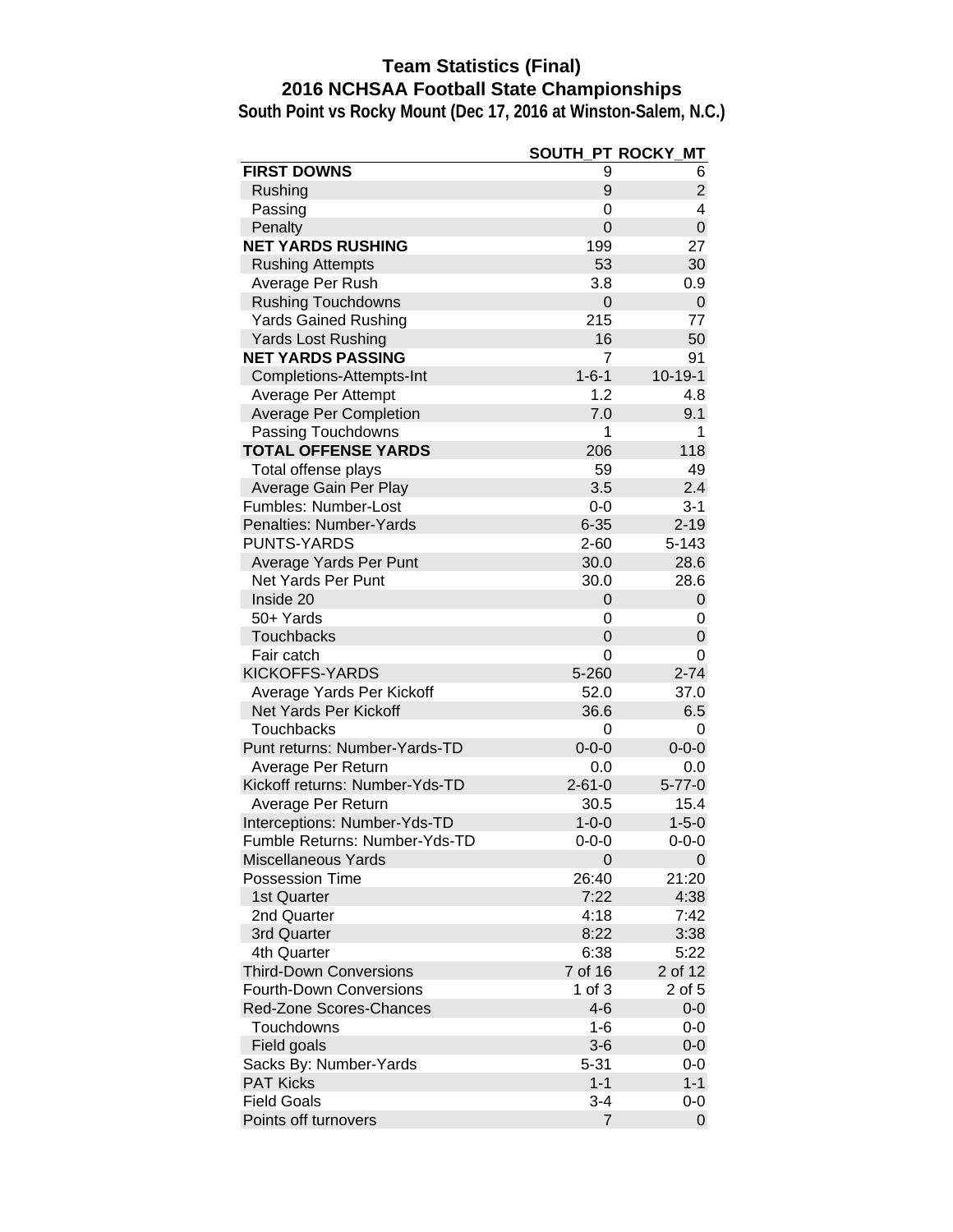# **Individual Statistics (Final) 2016 NCHSAA Football State Championships**

**South Point vs Rocky Mount (Dec 17, 2016 at Winston-Salem, N.C.)**

### **South Point Rocky Mount**

| <b>Rushing</b>     |    |     | No. Gain Loss | Net | TD. | Lq       | Avg    |
|--------------------|----|-----|---------------|-----|-----|----------|--------|
| Jake Alexander     | 28 | 137 | 2             | 135 | 0   | 46       | 4.8    |
| Nick Farmer        | 12 | 65  | 2             | 63  | 0   | 22       | 5.2    |
| Scottie Lee        | 8  | 10  | 6             | 4   | O   | 3        | 0.5    |
| Max Mead           | 1  | 3   | 0             | 3   | 0   | 3        | 3.0    |
| Mario Brandon, Jr. | 1  | 0   | 0             | 0   | Ω   | 0        | 0.O    |
| <b>TEAM</b>        | 3  | O   | 6             | -6  | Ω   | $\Omega$ | $-2.0$ |
| <b>Totals</b>      | 53 | 215 | 16            | 199 |     | 46       | 3.8    |

| <b>Passing</b> | $C-A-I$     |  | Yds TD Long Sack |  |
|----------------|-------------|--|------------------|--|
| Scottie Lee    | 1-6-1       |  |                  |  |
| Totals         | $1 - 6 - 1$ |  |                  |  |

| <b>Receiving</b> | No. | Yards | TD | Long |
|------------------|-----|-------|----|------|
| Ray Grier        |     |       |    |      |
| Totals           |     |       |    |      |

| <b>Punting</b>     | No. |                | Yds         |                | Avg            | Long      |               | In20      | ΤВ           |
|--------------------|-----|----------------|-------------|----------------|----------------|-----------|---------------|-----------|--------------|
| Max Mead           |     | 2              | 60          |                | 30.0           | 34        |               | 0         | 0            |
| <b>Totals</b>      |     | $\overline{2}$ | 60          |                | 30.0           | 34        |               | 0         | 0            |
|                    |     | <b>Punt</b>    |             |                | <b>Kickoff</b> |           |               | Intercept |              |
| <b>Returns</b>     | No  | Yds            | Lgl         | No             | Yds            | Lgl       | No            | Yds       | <u>Lg</u>    |
| Max Mead           | 0   |                | 0<br>0      | 1              | 52             | 52        | 0             | 0         | 0            |
| <b>Nick Farmer</b> | 0   |                | 0<br>0      | 0              | 0              | 0         | 1             | 0         | 0            |
| Nathan Hamilton    | 0   |                | 0<br>0      | 1              | 9              | 9         | 0             | 0         | 0            |
| <b>Totals</b>      | 0   |                | 0<br>0      | $\overline{c}$ | 61             | 52        | 1             | 0         | 0            |
| Field goals        | Qtr |                | <b>Time</b> | <b>Dist</b>    |                |           | <b>Result</b> |           |              |
| Thomas Lempereur   | 1st |                | 03:32       |                | 29 yards       |           | Good          |           |              |
| Thomas Lempereur   | 3rd |                | 08:16       |                | 36 yards       |           | Good          |           |              |
| Thomas Lempereur   | 4th |                | 08:42       |                | 24 yards       |           | Missed        |           |              |
| Thomas Lempereur   | 4th |                | 03:06       |                | 25 yards       |           | Good          |           |              |
| Kickoffs           | No. |                | Yards       |                | Avg            | ΤВ        |               | OΒ        |              |
| Thomas Lempereur   |     | 5              | 260         |                | 52.0           |           | $\Omega$      | 0         |              |
|                    |     |                |             |                |                |           |               |           |              |
| All-purpose        | Run |                | <b>Rcv</b>  | ΚR             |                | <b>PR</b> | ΙR            |           | <b>Total</b> |
| Jake Alexander     |     | 135            | 0           |                | 0              | 0         | 0             |           | 135          |
| Nick Farmer        |     | 63             | 0           |                | 0              | 0         | 0             |           | 63           |
| Max Mead           |     | 3              | 0           | 52             |                | 0         | 0             |           | 55           |

Nathan Hamilton 0 0 9 0 0 9

| No. |                                                                    | Gain Loss                                                                                                                 |                                                                                                                                  | Net                                                                                                  |                                                                      | TD                                                         | Lg                                                                                             | Avg                          |                                                                  |
|-----|--------------------------------------------------------------------|---------------------------------------------------------------------------------------------------------------------------|----------------------------------------------------------------------------------------------------------------------------------|------------------------------------------------------------------------------------------------------|----------------------------------------------------------------------|------------------------------------------------------------|------------------------------------------------------------------------------------------------|------------------------------|------------------------------------------------------------------|
|     |                                                                    |                                                                                                                           | 0                                                                                                                                |                                                                                                      |                                                                      | 0                                                          | 9                                                                                              |                              | 3.3                                                              |
|     |                                                                    |                                                                                                                           | 14                                                                                                                               |                                                                                                      |                                                                      | 0                                                          |                                                                                                |                              | 2.1                                                              |
|     |                                                                    | 4                                                                                                                         | 0                                                                                                                                |                                                                                                      |                                                                      | 0                                                          | 4                                                                                              |                              | 2.0                                                              |
|     |                                                                    | $\Omega$                                                                                                                  | 3                                                                                                                                |                                                                                                      |                                                                      | $\mathbf{0}$                                               | 0                                                                                              | $-3.0$                       |                                                                  |
|     |                                                                    |                                                                                                                           | 33                                                                                                                               |                                                                                                      |                                                                      | 0                                                          | 8                                                                                              | $-1.2$                       |                                                                  |
|     |                                                                    |                                                                                                                           | 50                                                                                                                               |                                                                                                      |                                                                      | 0                                                          |                                                                                                |                              | 0.9                                                              |
|     |                                                                    |                                                                                                                           |                                                                                                                                  |                                                                                                      |                                                                      |                                                            |                                                                                                | <b>Sack</b>                  |                                                                  |
|     |                                                                    |                                                                                                                           |                                                                                                                                  |                                                                                                      | 1                                                                    |                                                            |                                                                                                |                              | $\frac{5}{5}$                                                    |
|     |                                                                    |                                                                                                                           |                                                                                                                                  |                                                                                                      | $\overline{1}$                                                       |                                                            |                                                                                                |                              |                                                                  |
|     |                                                                    |                                                                                                                           |                                                                                                                                  | TD                                                                                                   |                                                                      |                                                            |                                                                                                |                              |                                                                  |
|     |                                                                    |                                                                                                                           |                                                                                                                                  | 0                                                                                                    |                                                                      | 11                                                         |                                                                                                |                              |                                                                  |
|     |                                                                    |                                                                                                                           |                                                                                                                                  | 0                                                                                                    |                                                                      | 13                                                         |                                                                                                |                              |                                                                  |
|     | 1                                                                  |                                                                                                                           |                                                                                                                                  | 1                                                                                                    |                                                                      | 25                                                         |                                                                                                |                              |                                                                  |
|     | 1                                                                  | 6                                                                                                                         |                                                                                                                                  | $\mathbf 0$                                                                                          |                                                                      | 6                                                          |                                                                                                |                              |                                                                  |
|     | 1                                                                  |                                                                                                                           |                                                                                                                                  | 0                                                                                                    |                                                                      |                                                            |                                                                                                |                              |                                                                  |
|     |                                                                    |                                                                                                                           |                                                                                                                                  | 1                                                                                                    |                                                                      |                                                            |                                                                                                |                              |                                                                  |
|     |                                                                    |                                                                                                                           |                                                                                                                                  |                                                                                                      |                                                                      |                                                            |                                                                                                |                              | ΤВ                                                               |
|     |                                                                    |                                                                                                                           |                                                                                                                                  |                                                                                                      |                                                                      |                                                            |                                                                                                |                              | 0                                                                |
|     |                                                                    |                                                                                                                           |                                                                                                                                  |                                                                                                      |                                                                      |                                                            |                                                                                                |                              | 0                                                                |
|     |                                                                    |                                                                                                                           |                                                                                                                                  |                                                                                                      |                                                                      |                                                            |                                                                                                |                              |                                                                  |
|     |                                                                    |                                                                                                                           |                                                                                                                                  |                                                                                                      |                                                                      |                                                            |                                                                                                |                              | Lg                                                               |
|     |                                                                    |                                                                                                                           |                                                                                                                                  |                                                                                                      |                                                                      |                                                            |                                                                                                |                              | 0                                                                |
|     |                                                                    |                                                                                                                           |                                                                                                                                  |                                                                                                      |                                                                      |                                                            |                                                                                                |                              | 5                                                                |
|     |                                                                    |                                                                                                                           |                                                                                                                                  |                                                                                                      |                                                                      |                                                            |                                                                                                |                              | 0                                                                |
|     |                                                                    |                                                                                                                           |                                                                                                                                  |                                                                                                      |                                                                      |                                                            |                                                                                                |                              | $\overline{5}$                                                   |
|     |                                                                    | <b>Time</b>                                                                                                               |                                                                                                                                  | <b>Dist</b>                                                                                          | <b>Result</b>                                                        |                                                            |                                                                                                |                              |                                                                  |
|     | <b>B.J. Daniels-Sanders</b><br>No<br>0<br>0<br>0<br>$\overline{0}$ | 7<br>8<br>$\overline{2}$<br>1<br>12<br>30<br>No.<br>4<br>3<br>10<br>No.<br>5<br>$\overline{5}$<br>Yds<br>0<br>0<br>0<br>0 | 23<br>31<br>19<br>77<br>C-A-I<br>10-19-1<br>$10-19-1$<br>Yds<br>143<br>143<br>Punt<br>0<br>$\overline{0}$<br>0<br>$\overline{0}$ | Yards<br>30<br>28<br>25<br>$\overline{2}$<br>91<br><b>No</b><br>Lgl<br>1<br>3<br>1<br>$\overline{5}$ | Yds<br>91<br>91<br>Avg<br>28.6<br>28.6<br>Yds<br>26<br>43<br>8<br>77 | 23<br>17<br>4<br>$-3$<br>-14<br>27<br>TD<br><b>Kickoff</b> | Long<br>$\frac{2}{25}$<br>Long<br>42<br>42<br>Lg No<br>26<br>0<br>23<br>1<br>8<br>0<br>26<br>1 | 23<br>23<br>Long<br>25<br>25 | ln20<br>0<br>$\mathbf 0$<br>Intercept<br>Yds<br>0<br>5<br>0<br>5 |

| <b>Kickoffs</b>             | No.             | Yards |      | Avq       | ΤВ | OΒ |       |
|-----------------------------|-----------------|-------|------|-----------|----|----|-------|
| <b>Chase Miller</b>         |                 | 44    | 44.0 |           | 0  | 0  |       |
| <b>Sherrod Greene</b>       | 30.0<br>30<br>1 |       |      | 0         | 0  |    |       |
| All-purpose                 | Run             | Rcv   | KR   | <b>PR</b> | IR |    | Total |
| Deangelo Collins            | 23              | 2     | 26   | 0         | 0  |    | 51    |
| <b>Detrell Revis</b>        | 0               | 0     | 43   | 0         | 5  |    | 48    |
| <b>Keviorick Edwards</b>    | 0               | 30    | 0    | O         | 0  |    | 30    |
| <b>B.J. Daniels-Sanders</b> | 17              | 0     | 8    | O         |    |    | 25    |

FUMBLES: South Point-None. Rocky Mount-Shabios Lynch 2-1; Detrell Revis 1-0.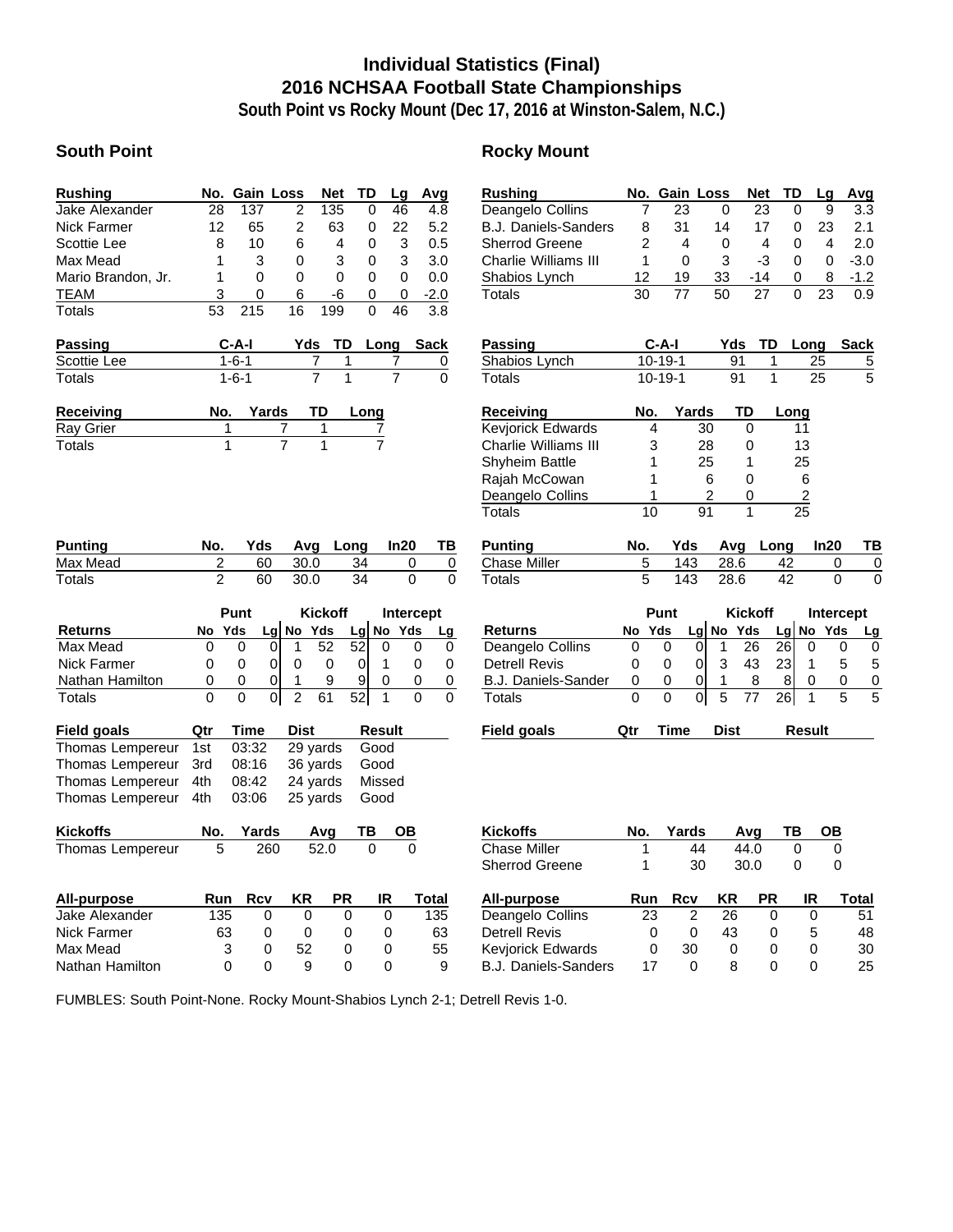# **Defensive Statistics (Final) 2016 NCHSAA Football State Championships**

|                 | ## South Point                    | Solo                 | Ast            | Total                | Sacks-Yds                | <b>TFL-Yds</b>           | <b>FF</b>                            | FR-Yds                    | Int-Yds | <b>BrUp</b>                          | <b>Blks</b>                             | QBH                 |
|-----------------|-----------------------------------|----------------------|----------------|----------------------|--------------------------|--------------------------|--------------------------------------|---------------------------|---------|--------------------------------------|-----------------------------------------|---------------------|
|                 | 33 Nick Muse                      | 4                    | 8              | 12                   |                          | $0.5 - 2$                |                                      |                           |         |                                      |                                         |                     |
|                 | 77 Phillip Davis                  | $\overline{7}$       | 3              | 10                   | $2.0 - 3$                | $4.0 - 7$                |                                      |                           |         |                                      |                                         |                     |
|                 | 19 Matthew Robinson               | 3                    | 3              | 6                    | $1.0 - 12$               | $2.5 - 18$               |                                      |                           |         |                                      |                                         |                     |
|                 | 25 Mario Brandon, Jr.             | 3                    | $\overline{2}$ | 5                    | $\blacksquare$           | $1.0 - 6$                | $\mathbf{1}$                         |                           |         |                                      |                                         |                     |
| 5               | Nathan Silver                     | $\overline{c}$       | 2              | 4                    |                          |                          |                                      |                           |         |                                      |                                         |                     |
| 9               | <b>Nick Farmer</b>                | $\overline{2}$       | $\overline{2}$ | 4                    |                          | -                        |                                      |                           | $1 - 0$ |                                      |                                         |                     |
| 43              | Jerme Leeper                      | 3                    | 0              | 3                    | $1.0 - 10$               | $1.0 - 10$               |                                      |                           |         |                                      |                                         |                     |
|                 | 14 Max Mead                       | $\overline{2}$       | $\overline{0}$ | $\overline{2}$       |                          | $\overline{\phantom{a}}$ |                                      |                           |         |                                      |                                         |                     |
|                 | 41 Lawrence Haley                 | 1                    | 1              | $\overline{2}$       | $1.0 - 6$                | $1.0 - 6$                | 1                                    |                           |         |                                      |                                         |                     |
|                 | 40 Nathan Hamilton                | $\Omega$             | $\overline{2}$ | 2                    |                          |                          |                                      |                           |         | 1                                    |                                         |                     |
| 21              | <b>Tanner Canterberry</b>         | 0                    | $\overline{2}$ | $\overline{2}$       |                          |                          | $\blacksquare$                       | $1 - 0$                   |         | $\blacksquare$                       |                                         |                     |
|                 | 45 Nolan Cochran                  | $\mathbf{1}$         | $\Omega$       | $\mathbf{1}$         | $\overline{\phantom{a}}$ |                          | $\blacksquare$                       | $\blacksquare$            |         |                                      |                                         |                     |
|                 | 23 Ray Grier                      | 1                    | $\Omega$       | 1                    |                          |                          |                                      |                           |         |                                      |                                         |                     |
|                 | 54 Payton Graham                  | $\Omega$             |                |                      |                          |                          |                                      |                           |         |                                      |                                         |                     |
|                 | <b>Totals</b>                     | 29                   | 26             | 55                   | $5.0 - 31$               | 10.0-49                  | $\overline{2}$                       | $1 - 0$                   | $1-0$   | 3                                    | $\mathbf 0$                             | 0                   |
|                 |                                   |                      |                |                      |                          |                          |                                      |                           |         |                                      |                                         |                     |
|                 |                                   |                      |                |                      |                          |                          |                                      |                           |         |                                      |                                         |                     |
|                 | ## Rocky Mount                    | Solo                 | Ast            | Total                | Sacks-Yds                | <b>TFL-Yds</b>           | FF                                   | FR-Yds                    | Int-Yds | <b>BrUp</b>                          | <b>Blks</b>                             | QBH                 |
|                 | 44 Sherrod Greene                 | 5                    | 9              | 14                   |                          | $0.5 - 1$                | $\overline{\phantom{a}}$             |                           |         |                                      |                                         |                     |
| 6               | Rod'quon White                    | $\overline{4}$       | 8              | 12                   |                          | $1.0 - 2$                |                                      |                           |         |                                      |                                         |                     |
|                 | 31 Detrell Revis                  | 8                    | 1              | 9                    |                          |                          |                                      |                           | $1 - 5$ |                                      |                                         |                     |
|                 | 56 Tyrick Roberts                 | 2                    | 6              | 8                    |                          |                          |                                      |                           |         |                                      |                                         |                     |
| 9               | Artavious Richardson              | $\overline{2}$       | 3              | 5                    |                          | $1.5 - 3$                | $\overline{\phantom{a}}$             |                           |         |                                      |                                         |                     |
|                 | 80 Cedric Baker                   | $\mathbf{1}$         | $\overline{4}$ | 5                    |                          | $\overline{\phantom{0}}$ | $\overline{\phantom{a}}$             |                           |         |                                      |                                         |                     |
| 72              | <b>Thomas Battle</b>              | 3                    | 1              | 4                    |                          |                          |                                      |                           |         |                                      |                                         |                     |
|                 | 42 Christopher Harper             | $\overline{2}$       | $\overline{1}$ | 3                    |                          | $\overline{\phantom{a}}$ |                                      |                           |         |                                      |                                         |                     |
| 4               | <b>Kevon Daniels</b>              | $\overline{c}$       | $\Omega$       | $\overline{c}$       |                          | $1.0 - 4$                |                                      |                           |         |                                      |                                         |                     |
| 7               | <b>Isaac Edge</b>                 | $\mathbf{1}$         | 1              | 2                    | $\overline{\phantom{a}}$ |                          |                                      |                           |         |                                      |                                         |                     |
|                 | 55 Marice White                   | 0                    | $\overline{2}$ | $\overline{2}$       |                          |                          |                                      |                           |         |                                      |                                         |                     |
| 8               | Shabios Lynch                     | 1                    | $\overline{0}$ | $\mathbf{1}$         |                          |                          |                                      |                           |         |                                      |                                         |                     |
|                 | 41 Chase Miller                   | 1                    | $\Omega$       | 1                    |                          |                          |                                      |                           |         |                                      |                                         |                     |
| 52 <sub>2</sub> | Dequan Horne                      | $\Omega$             | $\mathbf{1}$   | 1                    |                          |                          |                                      |                           |         |                                      |                                         |                     |
|                 | 77 Kera Robinson<br><b>Totals</b> | 0<br>$\overline{32}$ | 38             | 1<br>$\overline{70}$ | $0.0 - 0$                | $4.0 - 10$               | $\overline{\phantom{a}}$<br>$\Omega$ | $\blacksquare$<br>$0 - 0$ | $1-5$   | $\overline{\phantom{a}}$<br>$\Omega$ | $\overline{\phantom{a}}$<br>$\mathbf 0$ | $\blacksquare$<br>0 |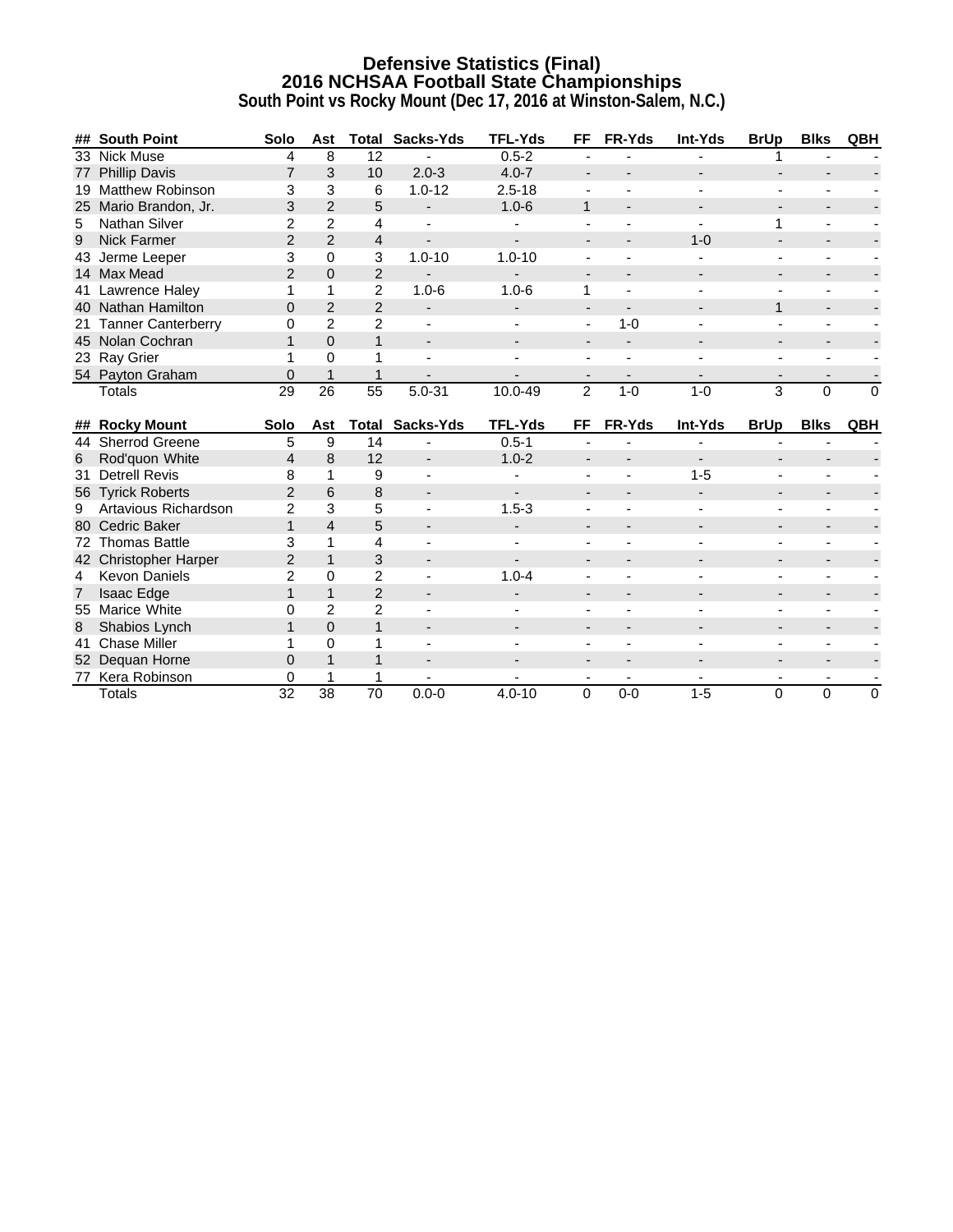# **Drive Chart (By Team) (Final) 2016 NCHSAA Football State Championships**

|              |                 |             | <b>Drive Started</b> |                 |             | <b>Drive Ended</b> | <b>Consumed</b>  |               |            |
|--------------|-----------------|-------------|----------------------|-----------------|-------------|--------------------|------------------|---------------|------------|
| Team         | Qtr             | <b>Spot</b> | Time                 | <b>Obtained</b> | <b>Spot</b> | Time               | <b>How lost</b>  | - Yds<br>PI.  | <b>TOP</b> |
| SOUTH        | 1st             | <b>B49</b>  | 10:26                | Punt            | <b>B17</b>  | 07:19              | Downs            | $-32$         | $3:07$ .   |
| <b>SOUTH</b> |                 | <b>B26</b>  | 05:38                | <b>Downs</b>    | <b>B12</b>  | 03:32              | *FIELD GOAL      | $6 - 14$      | 2:06       |
| <b>SOUTH</b> |                 | W30         | 02:49                | Interception    | W37         | 00:40              | Interception     | $5 - 7$       | 2:09       |
| <b>SOUTH</b> | 2 <sub>nd</sub> | IB43        | 10:41                | Punt            | <b>B34</b>  | 08:36              | Downs            | 7 - 9         | 2:05       |
| SOUTH        |                 | W36         | 06:26                | Punt            | W34         | 04:21              | Punt             | (2)<br>3<br>۰ | 2:05       |
| <b>SOUTH</b> |                 | W39         | 00:04                | <b>Kickoff</b>  | <b>W37</b>  | 00:00              | End of half      | (2)<br>1 -    | 0:04       |
| SOUTH 3rd    |                 | <b>B32</b>  | 11:49                | Kickoff         | <b>B19</b>  | 08:16              | *FIELD GOAL      | - 13<br>8     | 3:33.      |
| <b>SOUTH</b> |                 | <b>B23</b>  | 07:23                | Fumble          | <b>B00</b>  | 04:39              | *TOUCHDOWN       | $6 - 23$      | 2:44.      |
| <b>SOUTH</b> |                 | W34         | 02:07                | Punt            | W43         | 00:13              | Punt             | 3<br>-9       | 1:54       |
| <b>SOUTH</b> | 4th             | W43         | 10:27                | Punt            | <b>B07</b>  | 08:42              | <b>Missed FG</b> | $5 - 50$      | 1:45.      |
| SOUTH        |                 | <b>B25</b>  | 06:35                | Downs           | <b>B08</b>  | 03:06              | *FIELD GOAL      | 7 - 17        | 3:29       |
| <b>SOUTH</b> |                 | W46         | 01:24                | Downs           | <b>B48</b>  | 00:00              | End of half      | 5<br>$-6$     | 1:24       |

|                        | 1st     | 2nd   | 3rd        | 4th        | 1st     | 2nd        |              |
|------------------------|---------|-------|------------|------------|---------|------------|--------------|
| <b>South Point</b>     | Qtr     | Qtr   | Qtr        | Qtr        | Half    | Half       | <b>Total</b> |
| Time of possession     | 07:22   | 04:18 | 08:22      | 06:38      | 11:40   | 15:00      | 26:40        |
| 3rd down conversions   | $2 - 4$ | 1-3   | $2 - 5$    | $2 - 4$    | $3 - 7$ | $4 - 9$    | $7 - 16$     |
| Average field position | B49     | W44   | <b>B41</b> | <b>B46</b> | W47     | <b>B43</b> | <b>B48</b>   |
| 4th down conversions   | በ-1     | ი-1   | 1-1        | $0 - 0$    | $0 - 2$ | $1 - 1$    | 1-3          |

|              |     |             | <b>Drive Started</b> |                 |             | <b>Drive Ended</b> | <b>Consumed</b>          |                                      |      |
|--------------|-----|-------------|----------------------|-----------------|-------------|--------------------|--------------------------|--------------------------------------|------|
| Team         | Qtr | <b>Spot</b> | Time                 | <b>Obtained</b> | Spot        | Time               | <b>How lost</b>          | - Yds<br><b>PI</b>                   | TOP. |
| ROCKY 1st    |     | <b>B18</b>  | 12:00                | Kickoff         | <b>B26</b>  | 10:26              | Punt                     | 3<br>8<br>$\sim$                     | 1:34 |
| <b>ROCKY</b> |     | <b>B17</b>  | 07:19                | Downs           | <b>B26</b>  | 05:38              | Downs                    | $4 - 9$                              | 1:41 |
| <b>ROCKY</b> |     | <b>B32</b>  | 03:27                | Kickoff         | <b>B36</b>  | 02:49              | Interception             | 2.<br>- 4                            | 0:38 |
| <b>ROCKY</b> |     | <b>B45</b>  | 00:40                | Interception    | <b>B28</b>  | 10:41              | Punt                     | 3<br>(17)<br>$\sim$                  | 1:59 |
| ROCKY 2nd    |     | <b>B</b> 34 | 08:36                | Downs           | <b>B</b> 34 | 06:26              | Punt                     | 3<br>- 0                             | 2:10 |
| <b>ROCKY</b> |     | <b>B32</b>  | 04:21                | Punt            | W00         | 00:08              | <i><b>*TOUCHDOWN</b></i> | 10<br>68<br>$\sim$                   | 4:13 |
| ROCKY_3rd    |     | <b>B22</b>  | 08:08                | Kickoff         | <b>B23</b>  | 07:23              | Fumble                   | $\mathcal{P}$<br>- 1                 | 0:45 |
| <b>ROCKY</b> |     | <b>B19</b>  | 04:28                | Kickoff         | <b>B24</b>  | 02:07              | Punt                     | $3 - 5$                              | 2:21 |
| <b>ROCKY</b> |     | <b>B31</b>  | 00:13                | Punt            | <b>B24</b>  | 10:27              | Punt                     | (7)<br>3<br>$\overline{\phantom{a}}$ | 1:46 |
| <b>ROCKY</b> | 4th | <b>B20</b>  | 08:42                | Missed FG       | <b>B25</b>  | 06:35              | Downs                    | $6 - 5$                              | 2:07 |
| <b>ROCKY</b> |     | <b>B31</b>  | 02:58                | Kickoff         | W46         | 01:24              | Downs                    | -23<br>10<br>$\sim$                  | 1:34 |

|                        | 1st     | 2nd        | 3rd        | 4th        | 1st        | 2nd        |            |
|------------------------|---------|------------|------------|------------|------------|------------|------------|
| <b>Rocky Mount</b>     | Qtr     | Qtr        | Qtr        | Qtr        | Half       | Half       | Total      |
| Time of possession     | 04:38   | 07:42      | 03:38      | 05:22      | 12:20      | 09:00      | 21:20      |
| 3rd down conversions   | $0 - 2$ | $2 - 5$    | 0-1        | $0 - 4$    | $2 - 7$    | $0 - 5$    | $2 - 12$   |
| Average field position | B28     | <b>B33</b> | <b>B24</b> | <b>B25</b> | <b>B29</b> | <b>B24</b> | <b>B27</b> |
| 4th down conversions   | 0-1     | 1-1        | 0-0        | $1 - 3$    | $1 - 2$    | $1 - 3$    | $2 - 5$    |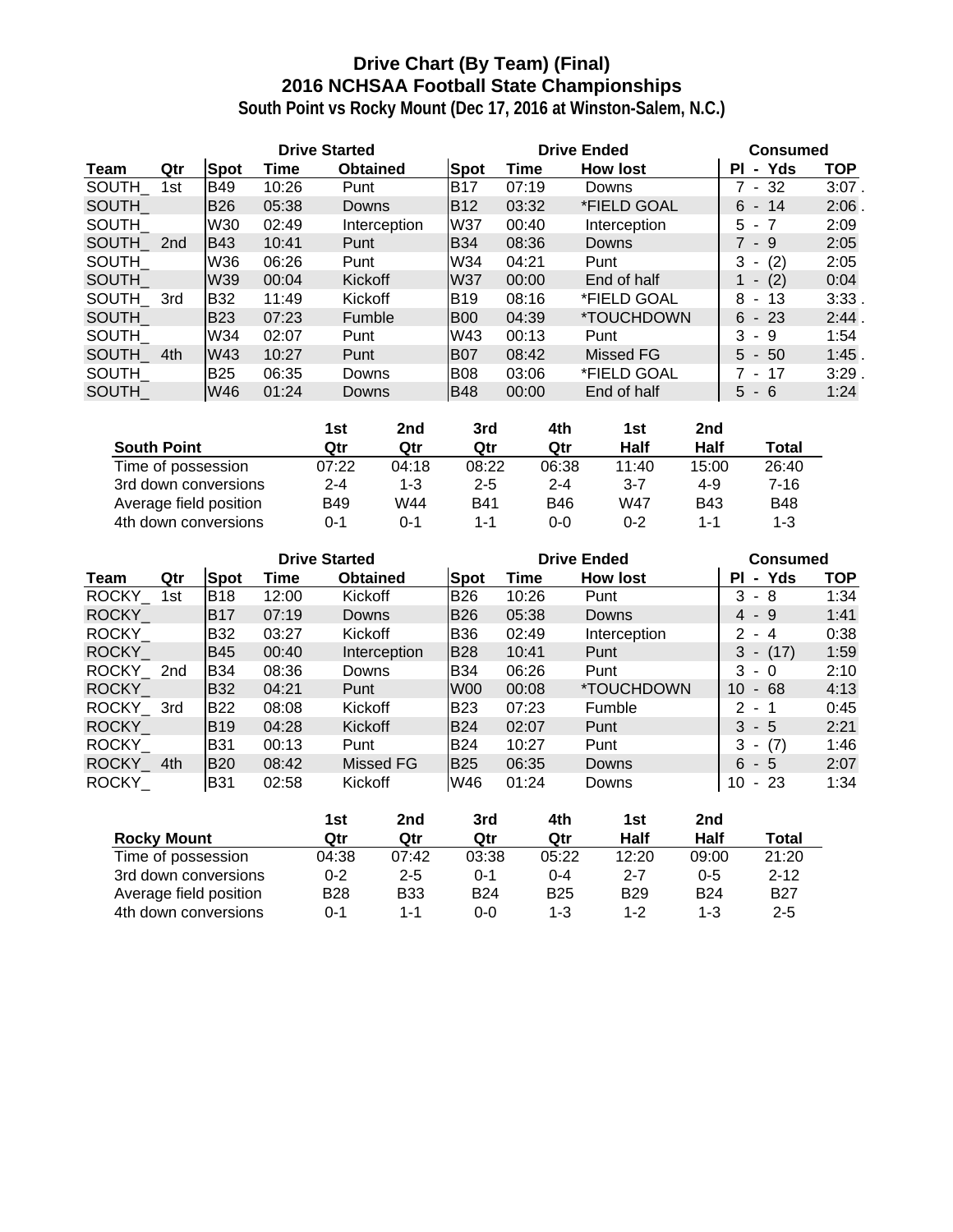# **Drive Chart (By Quarter) (Final) 2016 NCHSAA Football State Championships**

|              |     |             | <b>Drive Started</b> |                 |            |             | <b>Drive Ended</b> | <b>Consumed</b>                                  |            |  |
|--------------|-----|-------------|----------------------|-----------------|------------|-------------|--------------------|--------------------------------------------------|------------|--|
| Team         | Qtr | <b>Spot</b> | Time                 | <b>Obtained</b> | Spot       | <b>Time</b> | <b>How lost</b>    | - Yds<br>PL                                      | <b>TOP</b> |  |
| ROCKY_       | 1st | <b>B18</b>  | 12:00                | Kickoff         | <b>B26</b> | 10:26       | Punt               | 3<br>$-8$                                        | 1:34       |  |
| <b>SOUTH</b> |     | <b>B49</b>  | 10:26                | Punt            | <b>B17</b> | 07:19       | Downs              | $7 - 32$                                         | $3:07$ .   |  |
| ROCKY_       |     | B17         | 07:19                | Downs           | <b>B26</b> | 05:38       | Downs              | - 9<br>4                                         | 1:41       |  |
| <b>SOUTH</b> |     | <b>B26</b>  | 05:38                | Downs           | <b>B12</b> | 03:32       | *FIELD GOAL        | $-14$<br>6                                       | $2:06$ .   |  |
| ROCKY_       |     | <b>B32</b>  | 03:27                | Kickoff         | <b>B36</b> | 02:49       | Interception       | $\overline{2}$<br>-4<br>$\overline{\phantom{a}}$ | 0:38       |  |
| <b>SOUTH</b> |     | <b>W30</b>  | 02:49                | Interception    | <b>W37</b> | 00:40       | Interception       | 5<br>$-7$                                        | 2:09       |  |
| ROCKY_       |     | <b>B45</b>  | 00:40                | Interception    | <b>B28</b> | 10:41       | Punt               | $3 - (17)$                                       | 1:59       |  |
| SOUTH        | 2nd | <b>B43</b>  | 10:41                | Punt            | <b>B34</b> | 08:36       | Downs              | $7 - 9$                                          | 2:05       |  |
| <b>ROCKY</b> |     | <b>B34</b>  | 08:36                | Downs           | <b>B34</b> | 06:26       | Punt               | 3<br>$-0$                                        | 2:10       |  |
| SOUTH_       |     | W36         | 06:26                | Punt            | W34        | 04:21       | Punt               | 3<br>(2)<br>$\overline{\phantom{a}}$             | 2:05       |  |
| <b>ROCKY</b> |     | <b>B32</b>  | 04:21                | Punt            | W00        | 00:08       | *TOUCHDOWN         | 10<br>68<br>$\overline{\phantom{a}}$             | 4:13       |  |
| <b>SOUTH</b> |     | W39         | 00:04                | Kickoff         | <b>W37</b> | 00:00       | End of half        | (2)<br>$\sim$                                    | 0:04       |  |
| SOUTH 3rd    |     | <b>B32</b>  | 11:49                | Kickoff         | <b>B19</b> | 08:16       | *FIELD GOAL        | 8<br>$-13$                                       | 3:33.      |  |
| ROCKY_       |     | <b>B22</b>  | 08:08                | Kickoff         | <b>B23</b> | 07:23       | Fumble             | $2 - 1$                                          | 0:45       |  |
| SOUTH        |     | <b>B23</b>  | 07:23                | Fumble          | <b>B00</b> | 04:39       | *TOUCHDOWN         | 6<br>$-23$                                       | 2:44.      |  |
| ROCKY_       |     | <b>B19</b>  | 04:28                | Kickoff         | <b>B24</b> | 02:07       | Punt               | 3<br>$-5$                                        | 2:21       |  |
| SOUTH        |     | W34         | 02:07                | Punt            | W43        | 00:13       | Punt               | 3<br>- 9                                         | 1:54       |  |
| <b>ROCKY</b> |     | <b>B31</b>  | 00:13                | Punt            | <b>B24</b> | 10:27       | Punt               | 3<br>(7)<br>$\sim$                               | 1:46       |  |
| SOUTH 4th    |     | W43         | 10:27                | Punt            | <b>B07</b> | 08:42       | Missed FG          | 5<br>50<br>$\sim$                                | 1:45.      |  |
| <b>ROCKY</b> |     | <b>B20</b>  | 08:42                | Missed FG       | <b>B25</b> | 06:35       | Downs              | 6<br>$-5$                                        | 2:07       |  |
| SOUTH_       |     | <b>B25</b>  | 06:35                | Downs           | <b>B08</b> | 03:06       | *FIELD GOAL        | $7 - 17$                                         | 3:29       |  |
| <b>ROCKY</b> |     | <b>B31</b>  | 02:58                | Kickoff         | W46        | 01:24       | Downs              | 10<br>$-23$                                      | 1:34       |  |
| <b>SOUTH</b> |     | W46         | 01:24                | Downs           | <b>B48</b> | 00:00       | End of half        | 5<br>- 6                                         | 1:24       |  |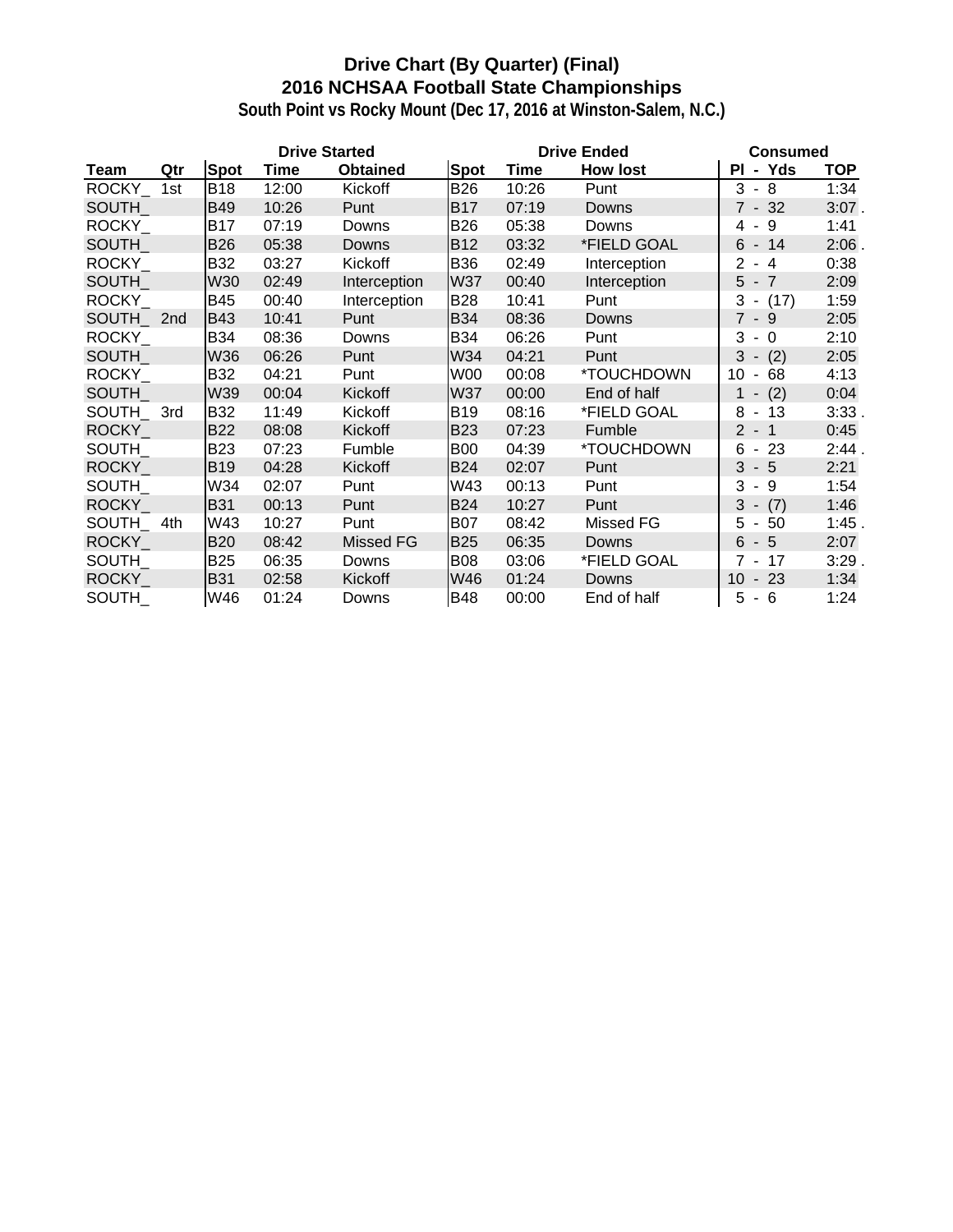### **Play-by-Play Summary (1st quarter)**

### **South Point vs Rocky Mount (Dec 17, 2016 at Winston-Salem, N.C.)**

#### 2016 NCHSAA 3A State Football Championship

- 1-10 South\_pt 40 SOUTH\_PT ball on SOUTH\_PT40.
	- Thomas Lempereur kickoff 50 yards to the ROCKY\_MT10, B.J. Daniels-Sanders return 8 yards to the ROCKY\_MT18 (Nick Farmer).
	- 1-10 Rocky\_mt 18 Shabios Lynch pass incomplete to Rod'quon White.
	- 2-10 Rocky\_mt 18 Deangelo Collins rush for 6 yards to the ROCKY\_MT24 (Nick Muse).
	- 3-4 Rocky\_mt 24 B.J. Daniels-Sanders rush for 2 yards to the ROCKY\_MT26 (Nathan Hamilton;Phillip Davis).<br>4-2 Rocky\_mt 26 Chase Miller punt 23 yards to the ROCKY\_MT49. downed.
		- Rocky\_mt 26 Chase Miller punt 23 yards to the ROCKY\_MT49, downed.

3 plays, 8 yards, 1:34

#### **SOUTH POINT drive start at 10:26.**

- 1-10 Rocky\_mt 49 Jake Alexander rush for 5 yards to the ROCKY\_MT44 (Shabios Lynch).
- 2-5 Rocky\_mt 44 Scottie Lee rush for loss of 4 yards to the ROCKY\_MT48 (Kevon Daniels).
- 3-9 Rocky\_mt 48 Nick Farmer rush for 22 yards to the ROCKY\_MT26, 1ST DOWN SOUTH\_PT (Detrell Revis). R1
- 1-10 Rocky\_mt 26 Scottie Lee rush for no gain to the ROCKY\_MT26 (Artavious Richardson).
- 2-10 Rocky mt 26 Nick Farmer rush for 6 yards to the ROCKY MT20 (Detrell Revis).
- 3-4 Rocky\_mt 20 Nick Farmer rush for 3 yards to the ROCKY\_MT17 (Detrell Revis).<br>4-1 Rocky\_mt 17 Scottie Lee rush for no gain to the ROCKY\_MT17 (Sherrod Green
- Rocky\_mt 17 Scottie Lee rush for no gain to the ROCKY\_MT17 (Sherrod Greene).

#### 7 plays, 32 yards, 3:07

#### **ROCKY MOUNT drive start at 07:19.**

- 1-10 Rocky\_mt 17 Deangelo Collins rush for 9 yards to the ROCKY\_MT26, out-of-bounds (Max Mead).
- 2-1 Rocky\_mt 26 Deangelo Collins rush for no gain to the ROCKY\_MT26 (Nick Muse).
- 3-1 Rocky\_mt 26 B.J. Daniels-Sanders rush for no gain to the ROCKY\_MT26 (Phillip Davis).
- 4-1 Rocky mt 26 Timeout Rocky Mount, clock 05:43.
- 4-1 Rocky\_mt 26 Sherrod Greene rush for no gain to the ROCKY\_MT26 (Nick Farmer;Nick Muse).

4 plays, 9 yards, 1:41

#### **SOUTH POINT drive start at 05:38.**

- 1-10 Rocky\_mt 26 Nick Farmer rush for 6 yards to the ROCKY\_MT20 (Rod'quon White;Detrell Revis).
- 2-4 Rocky\_mt 20 Jake Alexander rush for 4 yards to the ROCKY\_MT16, 1ST DOWN SOUTH\_PT (Sherrod R2 Greene;Marice White).
- 1-10 Rocky\_mt 16 Nick Farmer rush for 2 yards to the ROCKY\_MT14 (Marice White;Artavious Richardson).
- 2-8 Rocky\_mt 14 Scottie Lee pass incomplete to Nick Muse.
- 3-8 Rocky\_mt 14 Nick Farmer rush for 2 yards to the ROCKY\_MT12 (Isaac Edge).
- 4-6 Rocky\_mt 12 Thomas Lempereur field goal attempt from 29 GOOD, clock 03:32.
	- **South Point 3, Rocky Mount 0**

#### 6 plays, 14 yards, 2:11

Thomas Lempereur kickoff 51 yards to the ROCKY\_MT9, Detrell Revis return 23 yards to the ROCKY\_MT32 (Nolan Cochran).

#### **ROCKY MOUNT drive start at 03:27.**

- 1-10 Rocky\_mt 32 B.J. Daniels-Sanders rush for 4 yards to the ROCKY\_MT36 (Max Mead).
	- 2-6 Rocky\_mt 36 Shabios Lynch pass intercepted by Nick Farmer at the SOUTH\_PT30, Nick Farmer return 0 yards to the SOUTH\_PT30.
		- 2 plays, 4 yards, 0:38

#### **SOUTH POINT drive start at 02:49.**

1-10 South\_pt 30 PENALTY SOUTH\_PT false start (Mario Brandon, Jr.) 5 yards to the SOUTH\_PT25. 1-15 South\_pt 25 Jake Alexander rush for 11 yards to the SOUTH\_PT36 (Rod'quon White). 2-4 South\_pt 36 Scottie Lee rush for 3 yards to the SOUTH\_PT39 (Artavious Richardson;Isaac Edge). 3-1 South\_pt 39 Jake Alexander rush for 5 yards to the SOUTH\_PT44, 1ST DOWN SOUTH\_PT (Sherrod R3 Greene;Tyrick Roberts). 1-10 South\_pt 44 Max Mead rush for 3 yards to the SOUTH\_PT47, out-of-bounds (Kevon Daniels), PENALTY SOUTH\_PT holding 10 yards to the SOUTH\_PT37. 1-17 South\_pt 37 1st and 17. 1-17 South pt 37 Scottie Lee pass intercepted by Detrell Revis at the ROCKY MT40, Detrell Revis return 5 yards to the ROCKY\_MT45 (Ray Grier).

5 plays, 7 yards, 2:09

#### **ROCKY MOUNT drive start at 00:40.**

1-10 Rocky\_mt 45 PENALTY ROCKY\_MT delay of game 5 yards to the ROCKY\_MT40.

1-15 Rocky\_mt 40 B.J. Daniels-Sanders rush for loss of 4 yards to the ROCKY\_MT36 (Matthew Robinson).

**END OF 1st QUARTER: South Point 3, Rocky Mount 0**

|                        |       | Time  |  | 1st Downs |         | Conversions |                |                 |                  |
|------------------------|-------|-------|--|-----------|---------|-------------|----------------|-----------------|------------------|
| <b>Quarter Summary</b> | Score | Poss  |  |           | 3rd     | 4th         | <b>Rushing</b> | Passing         | <b>Penalties</b> |
| South Point            |       | 07:27 |  |           | $2 - 4$ | $0 - 1$     | 15-68          | $0 - 2 - 1 - 0$ | 2-15             |
| Rocky Mount            |       | 04:33 |  |           | 0-2     | $0 - 1$     | $8 - 17$       | $0 - 2 - 1 - 0$ | 1-5              |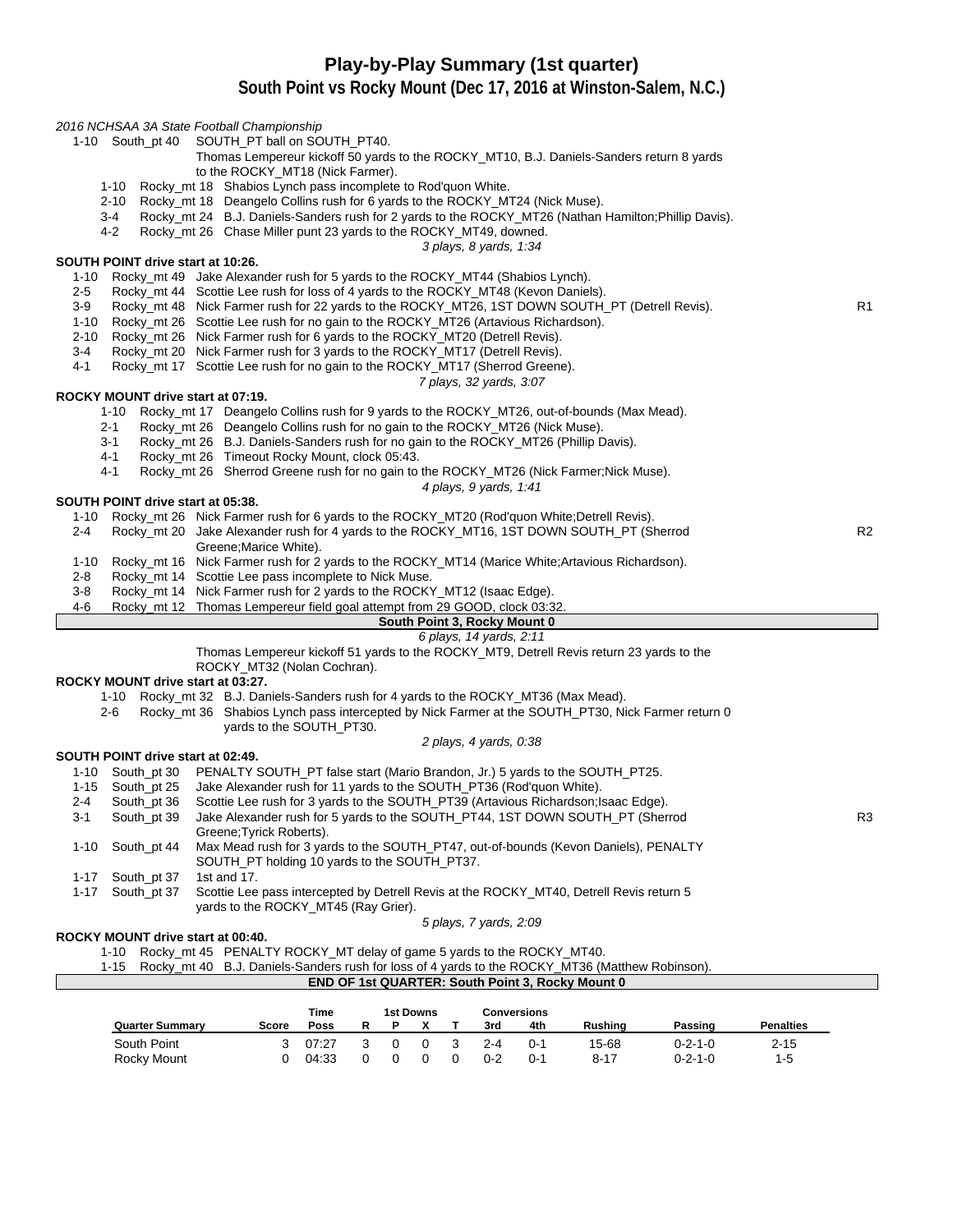### **Quickie Statistics (1st quarter)**

**South Point vs Rocky Mount (Dec 17, 2016 at Winston-Salem, N.C.)**

|                                   | SOUTH PT    | <b>ROCKY MT</b> |
|-----------------------------------|-------------|-----------------|
| Score                             | 3           | 0               |
| <b>FIRST DOWNS</b>                | 3           | 0               |
| <b>RUSHES-YARDS (NET)</b>         | 15-68       | $8 - 17$        |
| <b>PASSING YDS (NET)</b>          | 0           | 0               |
| Passes Att-Comp-Int               | $2 - 0 - 1$ | $2 - 0 - 1$     |
| <b>TOTAL OFFENSE PLAYS-YARDS</b>  | 17-68       | $10 - 17$       |
| <b>Fumble Returns-Yards</b>       | $0-0$       | $0-0$           |
| <b>Punt Returns-Yards</b>         | $0 - 0$     | $0-0$           |
| Kickoff Returns-Yards             | $0 - 0$     | $2 - 31$        |
| <b>Interception Returns-Yards</b> | $1 - 0$     | $1 - 5$         |
| Punts (Number-Avg)                | $0 - 0.0$   | $1 - 23.0$      |
| Fumbles-Lost                      | $0 - 0$     | $0 - 0$         |
| Penalties-Yards                   | $2 - 15$    | $1 - 5$         |
| <b>Possession Time</b>            | 07:27       | 04:33           |
| <b>Third-Down Conversions</b>     | 2 of 4      | $0$ of $2$      |
| <b>Fourth-Down Conversions</b>    | 0 of 1      | 0 of 1          |

### **South Point Rocky Mount**

| <b>Rushing</b>       | No.                 |             | <b>Gain Loss</b> | <b>Net</b>   | TD       | Lg         | Avg         | <b>Rushing</b>                                          |         | No. Gain Loss |                | <b>Net</b> | TD               | Lq       | Avg         |
|----------------------|---------------------|-------------|------------------|--------------|----------|------------|-------------|---------------------------------------------------------|---------|---------------|----------------|------------|------------------|----------|-------------|
| Nick Farmer          | 6                   | 41          | 0                | 41           | $\Omega$ | 22         | 6.8         | Deangelo Collins                                        | 3       | 15            | $\mathbf{0}$   |            | 15<br>$\Omega$   | 9        | 5.0         |
| Jake Alexander       | 4                   | 25          | 0                | 25           | $\Omega$ | 11         | 6.2         | B.J. Daniels-Sanders                                    | 4       | 6             | 4              |            | 2<br>0           | 4        | 0.5         |
| Max Mead             |                     | 3           | $\mathbf 0$      | 3            | 0        | 3          | 3.0         | Sherrod Greene                                          |         | 0             | 0              |            | $\mathbf 0$<br>0 | 0        | 0.0         |
| Scottie Lee          | 4                   | 3           | 4                | $-1$         | $\Omega$ | 3          | $-0.2$      |                                                         |         |               |                |            |                  |          |             |
| <b>Passing</b>       |                     | $C-A-I$     | Yds              | TD           |          | Long       | <b>Sack</b> | <b>Passing</b>                                          |         | $C-A-I$       |                | Yds        | TD               | Long     | <b>Sack</b> |
| Scottie Lee          |                     | $0 - 2 - 1$ |                  | 0<br>0       |          | 0          | 0           | Shabios Lynch                                           |         | $0 - 2 - 1$   |                | 0          | 0                | $\Omega$ | 0           |
| Receiving            | No.                 |             | Yards            | TD           | Long     |            |             | Receiving                                               | No.     |               | Yards          | TD         | Long             |          |             |
| <b>Punting</b>       | No.                 | Yds         | Avg              | Long         |          | ln20       | ΤВ          | <b>Punting</b>                                          | No.     | Yds           |                | Avg        | Long             | ln20     | ТВ          |
|                      |                     |             |                  |              |          |            |             | <b>Chase Miller</b>                                     |         | 23            |                | 23.0       | 23               | 0        | $\Omega$    |
| <b>Punt Returns</b>  | No.                 | Yards       |                  | TD           | Long     |            |             | <b>Punt Returns</b>                                     | No.     | Yards         |                | TD         | Long             |          |             |
| <b>Kick Returns</b>  | No.                 | Yards       |                  | <b>TD</b>    | Long     |            |             | <b>Kick Returns</b>                                     | No.     | Yards         |                | TD         | Long             |          |             |
|                      |                     |             |                  |              |          |            |             | <b>Detrell Revis</b>                                    |         |               | 23             | $\Omega$   | 23               |          |             |
|                      |                     |             |                  |              |          |            |             | B.J. Daniels-Sander                                     |         |               | 8              | $\Omega$   | 8                |          |             |
| <b>Tackles</b>       | UA-A                |             | Total            | <b>Sacks</b> |          | <b>TFL</b> |             | <b>Tackles</b>                                          | UA-A    |               | <b>Total</b>   |            | <b>Sacks</b>     | TFL      |             |
| <b>Nick Muse</b>     | $2 - 1$             |             | 3                | 0.0          |          | 0.0        |             | <b>Detrell Revis</b>                                    | $3 - 1$ |               | 4              |            | 0.0              | 0.0      |             |
| Max Mead             | $2 - 0$             |             | 2                | 0.0          |          |            | 0.0         | Artavious Richardso                                     | $1 - 2$ |               | 3              |            | 0.0              | 0.0      |             |
| Nick Farmer          | $1 - 1$             |             | 2                | 0.0          |          | 0.0        |             | <b>Sherrod Greene</b>                                   | $1 - 2$ |               | 3              |            | 0.0              | 0.0      |             |
| <b>Phillip Davis</b> | $1 - 1$             |             | $\mathfrak{p}$   | 0.0          |          | 0.0        |             | <b>Kevon Daniels</b>                                    | $2 - 0$ |               | $\overline{2}$ |            | 0.0              | 1.0      |             |
| Qtr<br>Time          | <b>Scoring Play</b> |             |                  |              |          |            |             |                                                         |         |               |                |            |                  | V-H      |             |
| 03:32<br>1st         |                     |             |                  |              |          |            |             | SOUTH_PT - Thomas Lempereur 29 yd field goal, 6-14 2:11 |         |               |                |            |                  | $3 - 0$  |             |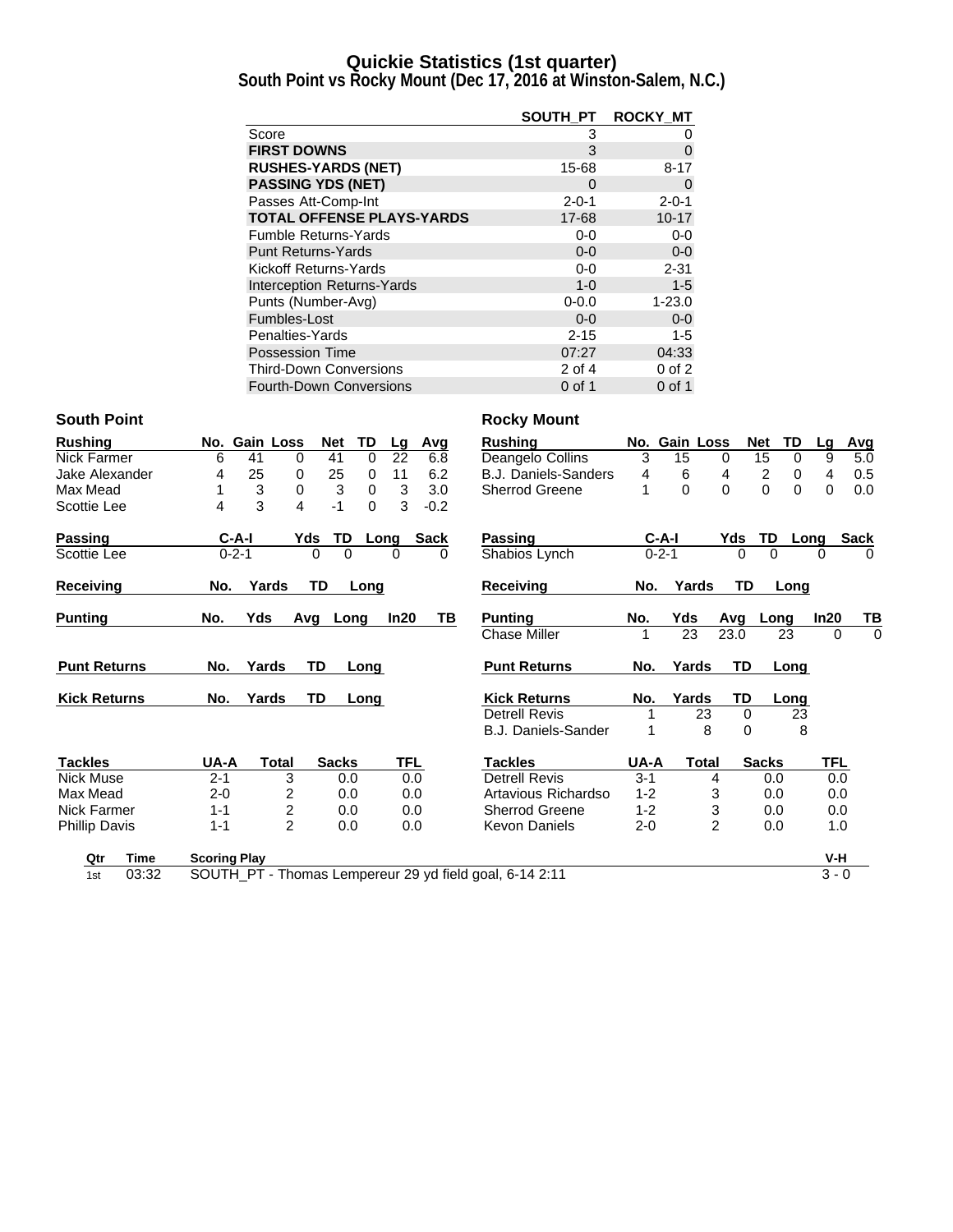## **Play-by-Play Summary (2nd quarter)**

**South Point vs Rocky Mount (Dec 17, 2016 at Winston-Salem, N.C.)**

| 3-15<br>$3 - 15$   |                                   | 2-19 Rocky_mt 36 Start of 2nd quarter, clock 12:00.<br>2-19 Rocky_mt 36 Sherrod Greene rush for 4 yards to the ROCKY_MT40 (Phillip Davis;Lawrence Haley).<br>Rocky_mt 40 Timeout Rocky Mount, clock 11:30.<br>Rocky_mt 40 Shabios Lynch sacked for loss of 12 yards to the ROCKY_MT28 (Matthew Robinson). |                |
|--------------------|-----------------------------------|-----------------------------------------------------------------------------------------------------------------------------------------------------------------------------------------------------------------------------------------------------------------------------------------------------------|----------------|
| 4-27               |                                   | Rocky_mt 28 Chase Miller punt 15 yards to the ROCKY_MT43, downed.                                                                                                                                                                                                                                         |                |
|                    |                                   | 3 plays, minus 17 yards, 1.59                                                                                                                                                                                                                                                                             |                |
|                    | SOUTH POINT drive start at 10:41. |                                                                                                                                                                                                                                                                                                           |                |
| $1 - 10$           |                                   | Rocky_mt 43 Nick Farmer rush for 7 yards to the ROCKY_MT36, out-of-bounds (Detrell Revis).                                                                                                                                                                                                                |                |
| $2 - 3$<br>$3 - 1$ |                                   | Rocky_mt 36 Scottie Lee rush for 2 yards to the ROCKY_MT34 (Cedric Baker; Thomas Battle).<br>Rocky_mt 34 Scottie Lee rush for 2 yards to the ROCKY_MT32, 1ST DOWN SOUTH_PT (Sherrod Greene).                                                                                                              | R <sub>4</sub> |
| 1-10               |                                   | Rocky_mt 32 Scottie Lee rush for loss of 2 yards to the ROCKY_MT34 (Artavious Richardson).                                                                                                                                                                                                                |                |
| $2 - 12$           |                                   | Rocky_mt 34 Scottie Lee pass incomplete to Max Mead.                                                                                                                                                                                                                                                      |                |
| $3 - 12$           |                                   | Rocky_mt 34 Scottie Lee pass incomplete to Ray Grier.                                                                                                                                                                                                                                                     |                |
|                    |                                   | 4-12 Rocky_mt 34 Scottie Lee pass incomplete to Mario Brandon, Jr                                                                                                                                                                                                                                         |                |
|                    |                                   | 7 plays, 9 yards, 2:05                                                                                                                                                                                                                                                                                    |                |
|                    | ROCKY MOUNT drive start at 08:36. |                                                                                                                                                                                                                                                                                                           |                |
|                    |                                   | 1-10 Rocky_mt 34 B.J. Daniels-Sanders rush for 2 yards to the ROCKY_MT36 (Nick Muse).                                                                                                                                                                                                                     |                |
| $2 - 8$<br>$3-8$   |                                   | Rocky_mt 36 Deangelo Collins rush for no gain to the ROCKY_MT36 (Mario Brandon, Jr.; Nick Muse).                                                                                                                                                                                                          |                |
| 4-10               |                                   | Rocky_mt 36 Shabios Lynch sacked for loss of 2 yards to the ROCKY_MT34 (Phillip Davis).<br>Rocky_mt 34 Chase Miller punt 30 yards to the SOUTH_PT36, downed.                                                                                                                                              |                |
|                    |                                   | 3 plays, 0 yards, 4:15                                                                                                                                                                                                                                                                                    |                |
|                    | 1-10 South_pt 36                  | Clock 06:26.                                                                                                                                                                                                                                                                                              |                |
| $1 - 10$           | South_pt 36                       | Nick Farmer rush for 2 yards to the SOUTH_PT38 (Rod'quon White).                                                                                                                                                                                                                                          |                |
| $2 - 8$            | South_pt 38                       | Jake Alexander rush for 3 yards to the SOUTH PT41 (Sherrod Greene), PENALTY SOUTH PT                                                                                                                                                                                                                      |                |
|                    |                                   | illegal procedure 5 yards to the SOUTH_PT33, NO PLAY.                                                                                                                                                                                                                                                     |                |
|                    | 2-13 South_pt 33                  | Mario Brandon, Jr. rush for no gain to the SOUTH_PT33 (Kera Robinson; Cedric Baker).                                                                                                                                                                                                                      |                |
|                    | 3-13 South_pt 33                  | Jake Alexander rush for 1 yard to the SOUTH_PT34 (Christopher Harper; Tyrick Roberts).                                                                                                                                                                                                                    |                |
|                    | 4-12 South_pt 34                  | Max Mead punt 34 yards to the ROCKY_MT32, downed, 1st and 10.<br>3 plays, minus 2 yards, 0:00                                                                                                                                                                                                             |                |
|                    | ROCKY MOUNT drive start at 04:21. |                                                                                                                                                                                                                                                                                                           |                |
|                    |                                   | 1-10 Rocky_mt 32 Shabios Lynch pass complete to Rajah McCowan for 6 yards to the ROCKY_MT38 (Matthew<br>Robinson).                                                                                                                                                                                        |                |
| $2 - 4$            |                                   | Rocky_mt 38 Shabios Lynch rush for 3 yards to the ROCKY_MT41 (Tanner Canterberry; Payton Graham).                                                                                                                                                                                                         |                |
| $3 - 1$            |                                   | Rocky_mt 41 Shabios Lynch rush for no gain to the ROCKY_MT41 (Phillip Davis).                                                                                                                                                                                                                             |                |
| 4-1                |                                   | Rocky_mt 41 B.J. Daniels-Sanders rush for 23 yards to the SOUTH_PT36, 1ST DOWN ROCKY_MT (Jerme<br>Leeper).                                                                                                                                                                                                | R <sub>1</sub> |
| $1 - 10$           | South_pt 36                       | B.J. Daniels-Sanders rush for loss of 6 yards to the SOUTH_PT42 (Mario Brandon, Jr.).                                                                                                                                                                                                                     |                |
| $2 - 16$           | South_pt 42                       | Shabios Lynch pass complete to Kevjorick Edwards for 6 yards to the SOUTH_PT36 (Nathan                                                                                                                                                                                                                    |                |
|                    |                                   | Silver).                                                                                                                                                                                                                                                                                                  |                |
| $3 - 10$           | South_pt 36                       | Shabios Lynch pass complete to Charlie Williams III for 11 yards to the SOUTH_PT25, 1ST<br>DOWN ROCKY_MT, out-of-bounds.                                                                                                                                                                                  | P <sub>2</sub> |
| $1 - 10$           | South_pt 25                       | B.J. Daniels-Sanders rush for loss of 4 yards to the SOUTH_PT29 (Matthew Robinson; Nick                                                                                                                                                                                                                   |                |
|                    |                                   | Muse).                                                                                                                                                                                                                                                                                                    |                |
|                    | 2-14 South_pt 29                  | Shabios Lynch pass complete to Charlie Williams III for 4 yards to the SOUTH_PT25 (Nick<br>Farmer).                                                                                                                                                                                                       |                |
| $3 - 10$           | South_pt 25                       | Timeout Rocky Mount, clock 00:14.                                                                                                                                                                                                                                                                         |                |
| $3 - 10$           | South_pt 25                       | Shabios Lynch pass complete to Shyheim Battle for 25 yards to the SOUTH_PT0, 1ST DOWN<br>ROCKY_MT, TOUCHDOWN, clock 00:08.                                                                                                                                                                                | P <sub>3</sub> |
| $1-G$              | South_pt 03                       | Chase Miller kick attempt good.                                                                                                                                                                                                                                                                           |                |
|                    |                                   | Rocky Mount 7, South Point 3                                                                                                                                                                                                                                                                              |                |
|                    |                                   | 10 plays, 68 yards, 4:17<br>Sherrod Greene kickoff 30 yards to the SOUTH_PT30, Nathan Hamilton return 9 yards to the                                                                                                                                                                                      |                |
|                    |                                   | SOUTH_PT39 (Dequan Horne; Sherrod Greene).                                                                                                                                                                                                                                                                |                |

#### **SOUTH POINT drive start at 00:04.**

1-10 South\_pt 39 TEAM rush for loss of 2 yards to the SOUTH\_PT37.

End of half, clock 00:00.

| play, minus 2 yards, 0:04                                                                                      |       |       |   |  |  |  |         |         |          |                 |         |
|----------------------------------------------------------------------------------------------------------------|-------|-------|---|--|--|--|---------|---------|----------|-----------------|---------|
| <b>END OF 2nd QUARTER: Rocky Mount 7, South Point 3</b>                                                        |       |       |   |  |  |  |         |         |          |                 |         |
| <b>Time</b><br><b>1st Downs</b><br><b>Conversions</b><br><b>Penalties</b><br>4th<br>Rushina<br>Passing<br>Poss |       |       |   |  |  |  |         |         |          |                 |         |
| <b>Quarter Summary</b>                                                                                         | Score |       | R |  |  |  | 3rd     |         |          |                 |         |
| South Point                                                                                                    |       | 02:09 |   |  |  |  | $1 - 3$ | $0 - 1$ | $8 - 10$ | $0 - 3 - 0 - 0$ | $1 - 5$ |
|                                                                                                                |       |       |   |  |  |  |         |         |          |                 |         |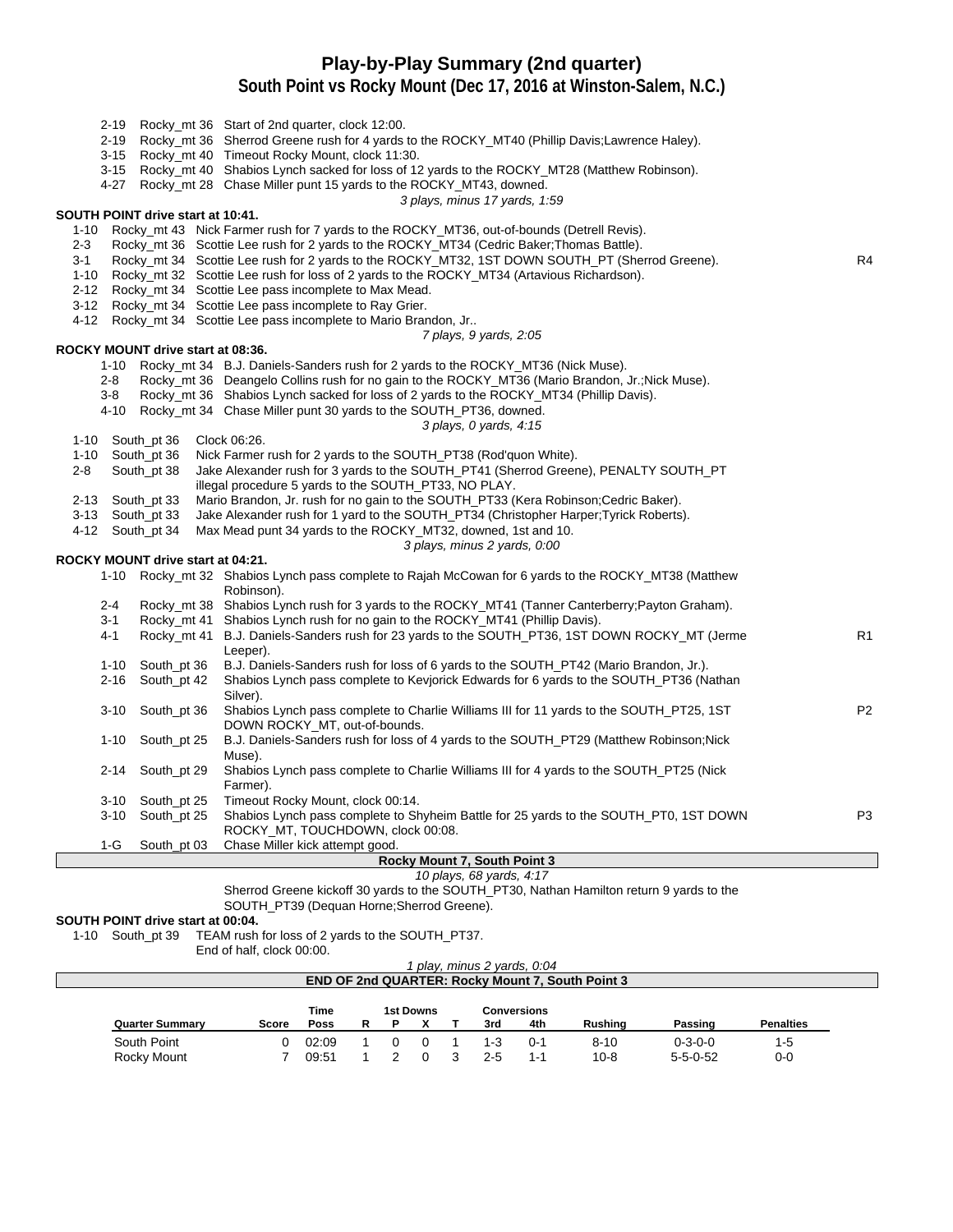### **Quickie Statistics (Halftime)**

**South Point vs Rocky Mount (Dec 17, 2016 at Winston-Salem, N.C.)**

|                                   | SOUTH PT    | <b>ROCKY MT</b> |
|-----------------------------------|-------------|-----------------|
| Score                             | 3           |                 |
| <b>FIRST DOWNS</b>                | 4           | 3               |
| <b>RUSHES-YARDS (NET)</b>         | 23-78       | 18-25           |
| <b>PASSING YDS (NET)</b>          | 0           | 52              |
| Passes Att-Comp-Int               | $5 - 0 - 1$ | $7 - 5 - 1$     |
| <b>TOTAL OFFENSE PLAYS-YARDS</b>  | 28-78       | $25 - 77$       |
| <b>Fumble Returns-Yards</b>       | $0-0$       | $0-0$           |
| <b>Punt Returns-Yards</b>         | $0 - 0$     | $0-0$           |
| Kickoff Returns-Yards             | $1 - 9$     | $2 - 31$        |
| <b>Interception Returns-Yards</b> | $1 - 0$     | $1 - 5$         |
| Punts (Number-Avg)                | $1 - 34.0$  | $3 - 22.7$      |
| Fumbles-Lost                      | $0-0$       | $0 - 0$         |
| Penalties-Yards                   | $3 - 20$    | $1 - 5$         |
| <b>Possession Time</b>            | 09:36       | 14:24           |
| <b>Third-Down Conversions</b>     | 3 of 7      | 2 of 7          |
| <b>Fourth-Down Conversions</b>    | $0$ of $2$  | 1 of $2$        |

### **South Point Rocky Mount**

| <b>Rushing</b>       |                         |                                                                                                    |                           | No. Gain Loss | <b>Net</b>   | TD          |          | Lg         | Avg         | <b>Rushing</b>                                          |                | No. Gain Loss |              | Net          | TD         | La         | <b>Avg</b>  |
|----------------------|-------------------------|----------------------------------------------------------------------------------------------------|---------------------------|---------------|--------------|-------------|----------|------------|-------------|---------------------------------------------------------|----------------|---------------|--------------|--------------|------------|------------|-------------|
| Nick Farmer          |                         | 8                                                                                                  | 50                        | 0             | 50           |             | $\Omega$ | 22         | 6.2         | <b>B.J. Daniels-Sanders</b>                             | 8              | 31            | 14           | 17           | $\Omega$   | 23         | 2.1         |
| Jake Alexander       |                         | 5                                                                                                  | 26                        | 0             | 26           |             | 0        | 11         | 5.2         | Deangelo Collins                                        | 4              | 15            | 0            | 15           | 0          | 9          | 3.8         |
| Max Mead             |                         | 1                                                                                                  | $\ensuremath{\mathsf{3}}$ | 0             | 3            |             | 0        | 3          | 3.0         | <b>Sherrod Greene</b>                                   | 2              | 4             | 0            | 4            | 0          | 4          | 2.0         |
| Scottie Lee          |                         | $\overline{7}$                                                                                     | $\overline{7}$            | 6             | 1            |             | $\Omega$ | 3          | 0.1         | Shabios Lynch                                           | 4              | 3             | 14           | $-11$        | $\Omega$   | 3          | $-2.8$      |
| <b>Passing</b>       |                         |                                                                                                    | C-A-I                     |               | Yds          | TD          | Long     |            | <b>Sack</b> | <b>Passing</b>                                          |                | $C-A-I$       |              | Yds          | TD<br>Long |            | <b>Sack</b> |
| Scottie Lee          |                         |                                                                                                    | $0 - 5 - 1$               |               | $\Omega$     | $\mathbf 0$ | 0        |            | 0           | Shabios Lynch                                           |                | $5 - 7 - 1$   |              | 52           |            | 25         | 2           |
| Receiving            |                         | No.                                                                                                |                           | Yards         | <b>TD</b>    | Long        |          |            |             | <b>Receiving</b>                                        | No.            | Yards         |              | TD           | Long       |            |             |
|                      |                         |                                                                                                    |                           |               |              |             |          |            |             | Charlie Williams III                                    | $\overline{2}$ |               | 15           | $\Omega$     | 11         |            |             |
|                      |                         |                                                                                                    |                           |               |              |             |          |            |             | <b>Shyheim Battle</b>                                   |                |               | 25           |              | 25         |            |             |
|                      |                         |                                                                                                    |                           |               |              |             |          |            |             | Kevjorick Edwards                                       |                |               | 6            | 0            | 6          |            |             |
|                      |                         |                                                                                                    |                           |               |              |             |          |            |             | Rajah McCowan                                           |                |               | 6            | $\Omega$     | 6          |            |             |
| <b>Punting</b>       |                         | No.                                                                                                | Yds                       |               | Avg          | Long        |          | In20       | TВ          | <b>Punting</b>                                          | No.            | Yds           | Avg          |              | Long       | In20       | TВ          |
| Max Mead             |                         |                                                                                                    | 34                        |               | 34.0         | 34          |          | $\Omega$   | $\Omega$    | <b>Chase Miller</b>                                     | 3              | 68            | 22.7         |              | 30         | $\Omega$   | $\Omega$    |
| <b>Punt Returns</b>  |                         | No.                                                                                                | Yards                     |               | <b>TD</b>    | Long        |          |            |             | <b>Punt Returns</b>                                     | No.            | Yards         |              | <b>TD</b>    | Long       |            |             |
| <b>Kick Returns</b>  |                         | No.                                                                                                | Yards                     |               | TD           | Long        |          |            |             | <b>Kick Returns</b>                                     | No.            | Yards         |              | <b>TD</b>    | Long       |            |             |
| Nathan Hamilton      |                         |                                                                                                    |                           | 9             | $\Omega$     |             | 9        |            |             | <b>Detrell Revis</b>                                    |                |               | 23           | $\mathbf 0$  | 23         |            |             |
|                      |                         |                                                                                                    |                           |               |              |             |          |            |             | B.J. Daniels-Sander                                     |                |               | 8            | 0            | 8          |            |             |
| <b>Tackles</b>       |                         | UA-A                                                                                               |                           | <b>Total</b>  | <b>Sacks</b> |             |          | <b>TFL</b> |             | <b>Tackles</b>                                          | UA-A           |               | <b>Total</b> | <b>Sacks</b> |            | <b>TFL</b> |             |
| <b>Nick Muse</b>     |                         | $3 - 3$                                                                                            |                           | 6             |              | 0.0         |          | 0.5        |             | <b>Detrell Revis</b>                                    | $4 - 1$        |               | 5            |              | 0.0        | 0.0        |             |
| <b>Phillip Davis</b> |                         | $3 - 2$                                                                                            |                           | 5             |              | 1.0         |          | 1.0        |             | <b>Sherrod Greene</b>                                   | $2 - 3$        |               | 5            |              | 0.0        | 0.0        |             |
|                      | <b>Matthew Robinson</b> | $3 - 1$                                                                                            |                           | 4             |              | 1.0         |          | 2.5        |             | Artavious Richardso                                     | $2 - 2$        |               | 4            |              | 0.0        | 1.0        |             |
| <b>Nick Farmer</b>   |                         | $2 - 1$                                                                                            |                           | 3             |              | 0.0         |          | 0.0        |             | Rod'quon White                                          | $2 - 1$        |               | 3            |              | 0.0        | 0.0        |             |
| Qtr                  | Time                    | <b>Scoring Play</b>                                                                                |                           |               |              |             |          |            |             |                                                         |                |               |              |              |            | V-H        |             |
| 1st                  | 03:32                   |                                                                                                    |                           |               |              |             |          |            |             | SOUTH_PT - Thomas Lempereur 29 yd field goal, 6-14 2:11 |                |               |              |              |            | $3 - 0$    |             |
| 2nd                  | 00:08                   | $3 - 7$<br>ROCKY MT - Shyheim Battle 25 yd pass from Shabios Lynch (Chase Miller kick), 10-68 4:17 |                           |               |              |             |          |            |             |                                                         |                |               |              |              |            |            |             |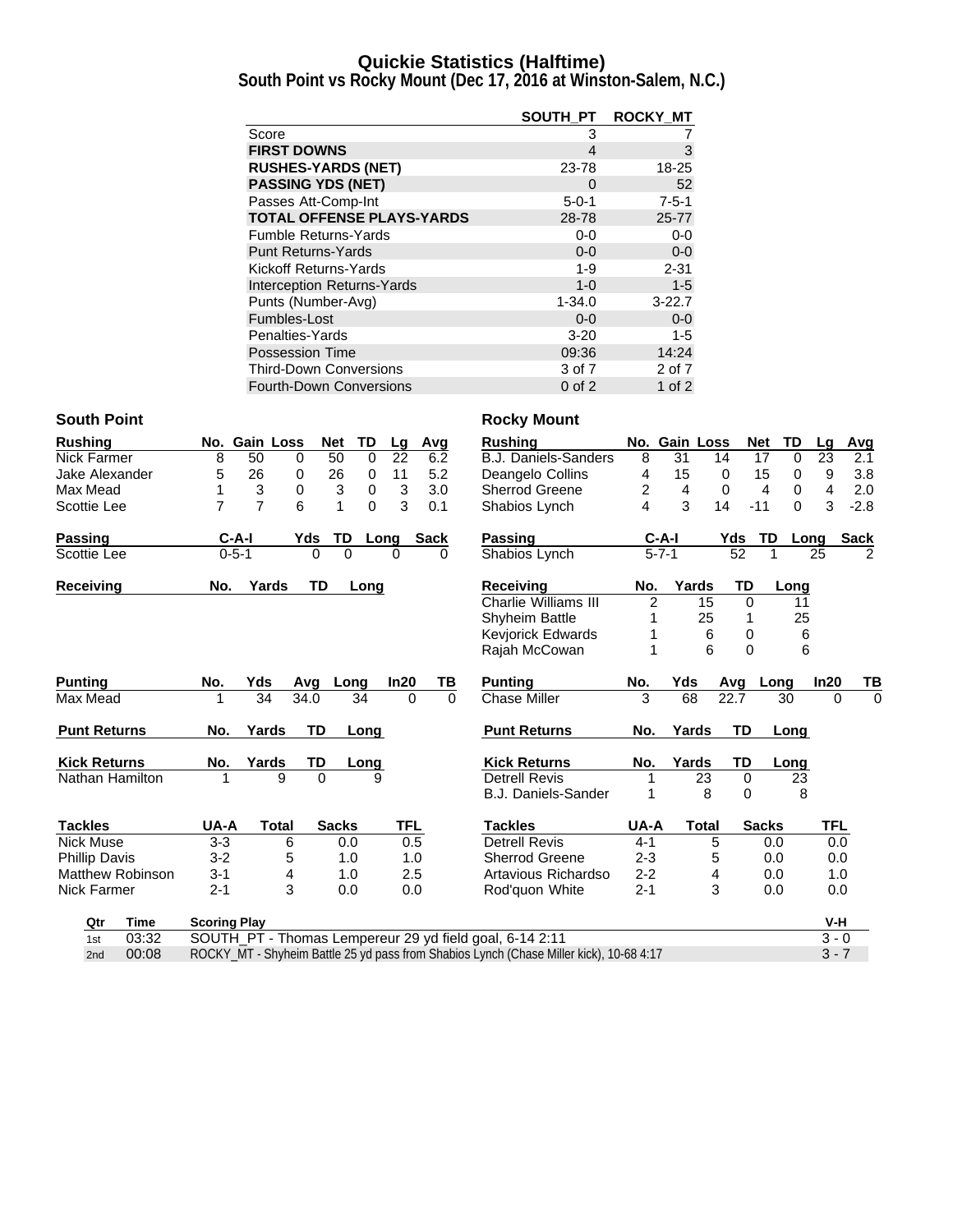# **Play-by-Play Summary (3rd quarter)**

**South Point vs Rocky Mount (Dec 17, 2016 at Winston-Salem, N.C.)**

|          |                                   | Start of 3rd quarter, clock 12:00, ROCKY_MT ball on ROCKY_MT40.<br>Chase Miller kickoff 44 yards to the SOUTH_PT16, Max Mead return 52 yards to the |                                                          |                               |   |                         |                    |         |         |                  |                |
|----------|-----------------------------------|-----------------------------------------------------------------------------------------------------------------------------------------------------|----------------------------------------------------------|-------------------------------|---|-------------------------|--------------------|---------|---------|------------------|----------------|
|          |                                   | ROCKY_MT32 (Chase Miller).                                                                                                                          |                                                          |                               |   |                         |                    |         |         |                  |                |
|          | SOUTH POINT drive start at 11:49. |                                                                                                                                                     |                                                          |                               |   |                         |                    |         |         |                  |                |
| 1-10     |                                   | Rocky_mt 32 Jake Alexander rush for 4 yards to the ROCKY_MT28 (Rod'quon White).                                                                     |                                                          |                               |   |                         |                    |         |         |                  |                |
| 2-6      |                                   | Rocky_mt 28 Jake Alexander rush for 5 yards to the ROCKY_MT23 (Tyrick Roberts).                                                                     |                                                          |                               |   |                         |                    |         |         |                  |                |
| 3-1      |                                   | Rocky_mt 23 Jake Alexander rush for no gain to the ROCKY_MT23 (Tyrick Roberts; Sherrod Greene).                                                     |                                                          |                               |   |                         |                    |         |         |                  |                |
| 4-1      |                                   | Rocky_mt 23 Jake Alexander rush for 2 yards to the ROCKY_MT21, 1ST DOWN SOUTH_PT (Detrell Revis).                                                   |                                                          |                               |   |                         |                    |         |         |                  | R <sub>5</sub> |
| 1-10     |                                   | Rocky_mt 21 PENALTY SOUTH_PT false start 5 yards to the ROCKY_MT26.                                                                                 |                                                          |                               |   |                         |                    |         |         |                  |                |
| $1 - 15$ |                                   | Rocky_mt 26 Jake Alexander rush for 9 yards to the ROCKY_MT17 (Detrell Revis).                                                                      |                                                          |                               |   |                         |                    |         |         |                  |                |
| 2-6      |                                   | Rocky_mt 17 Jake Alexander rush for no gain to the ROCKY_MT17.                                                                                      |                                                          |                               |   |                         |                    |         |         |                  |                |
| $3-6$    |                                   | Rocky_mt 17 Nick Farmer rush for loss of 2 yards to the ROCKY_MT19 (Sherrod Greene; Rod'quon White).                                                |                                                          |                               |   |                         |                    |         |         |                  |                |
| 4-8      |                                   | Rocky_mt 19 Thomas Lempereur field goal attempt from 36 GOOD, clock 08:16.                                                                          |                                                          |                               |   |                         |                    |         |         |                  |                |
|          |                                   |                                                                                                                                                     |                                                          | Rocky Mount 7, South Point 6  |   |                         |                    |         |         |                  |                |
| $1-G$    |                                   | South_pt 40 PENALTY SOUTH_PT illegal procedure 5 yards to the SOUTH_PT35.                                                                           |                                                          |                               |   |                         |                    |         |         |                  |                |
|          |                                   |                                                                                                                                                     |                                                          |                               |   | 8 plays, 13 yards, 3:41 |                    |         |         |                  |                |
|          |                                   | Thomas Lempereur kickoff 55 yards to the ROCKY_MT10, Detrell Revis return 12 yards to the                                                           |                                                          |                               |   |                         |                    |         |         |                  |                |
|          |                                   | ROCKY_MT22 (Jerme Leeper).                                                                                                                          |                                                          |                               |   |                         |                    |         |         |                  |                |
|          | ROCKY MOUNT drive start at 08:08. |                                                                                                                                                     |                                                          |                               |   |                         |                    |         |         |                  |                |
|          |                                   | 1-10 Rocky_mt 22 Deangelo Collins rush for 2 yards to the ROCKY_MT24 (Tanner Canterberry; Nick Muse).                                               |                                                          |                               |   |                         |                    |         |         |                  |                |
|          | 2-8                               | Rocky_mt 24 Shabios Lynch rush for loss of 3 yards to the ROCKY_MT21, fumble by Shabios Lynch                                                       |                                                          |                               |   |                         |                    |         |         |                  |                |
|          |                                   | recovered by SOUTH_PT Tanner Canterberry at ROCKY_MT23.                                                                                             |                                                          |                               |   |                         |                    |         |         |                  |                |
|          |                                   |                                                                                                                                                     |                                                          |                               |   | 2 plays, 1 yard, 0.45   |                    |         |         |                  |                |
|          | SOUTH POINT drive start at 07:23. |                                                                                                                                                     |                                                          |                               |   |                         |                    |         |         |                  |                |
| 1-10     |                                   | Rocky_mt 23 Jake Alexander rush for 1 yard to the ROCKY_MT22 (Rod'quon White).                                                                      |                                                          |                               |   |                         |                    |         |         |                  |                |
| 2-9      |                                   | Rocky_mt 22 Jake Alexander rush for 5 yards to the ROCKY_MT17 (Sherrod Greene; Rod'quon White).                                                     |                                                          |                               |   |                         |                    |         |         |                  |                |
| 3-4      |                                   | Rocky_mt 17 Timeout South Point, clock 06:11.                                                                                                       |                                                          |                               |   |                         |                    |         |         |                  |                |
| 3-4      |                                   | Rocky_mt 17 Jake Alexander rush for 7 yards to the ROCKY_MT10, 1ST DOWN SOUTH_PT (Sherrod                                                           |                                                          |                               |   |                         |                    |         |         |                  | R6             |
|          |                                   | Greene; Tyrick Roberts).                                                                                                                            |                                                          |                               |   |                         |                    |         |         |                  |                |
| 1-G      |                                   | Rocky_mt 10 Jake Alexander rush for 5 yards to the ROCKY_MT5 (Tyrick Roberts;Cedric Baker).                                                         |                                                          |                               |   |                         |                    |         |         |                  |                |
| 2-G      |                                   | Rocky_mt 05 Jake Alexander rush for loss of 2 yards to the ROCKY_MT7 (Artavious Richardson; Rod'quon                                                |                                                          |                               |   |                         |                    |         |         |                  |                |
|          |                                   | White).                                                                                                                                             |                                                          |                               |   |                         |                    |         |         |                  |                |
| 3-G      |                                   | Rocky_mt 07 Scottie Lee pass complete to Ray Grier for 7 yards to the ROCKY_MT0, TOUCHDOWN, clock<br>04:39.                                         |                                                          |                               |   |                         |                    |         |         |                  |                |
| 1-G      |                                   | Rocky_mt 03 Thomas Lempereur kick attempt good.                                                                                                     |                                                          |                               |   |                         |                    |         |         |                  |                |
|          |                                   |                                                                                                                                                     |                                                          | South Point 13, Rocky Mount 7 |   |                         |                    |         |         |                  |                |
|          |                                   |                                                                                                                                                     |                                                          |                               |   | 6 plays, 23 yards, 2:55 |                    |         |         |                  |                |
|          |                                   | Thomas Lempereur kickoff 49 yards to the ROCKY_MT11, Detrell Revis return 10 yards to the                                                           |                                                          |                               |   |                         |                    |         |         |                  |                |
|          |                                   | ROCKY_MT21, fumble forced by Mario Brandon, Jr., fumble by Detrell Revis recovered by                                                               |                                                          |                               |   |                         |                    |         |         |                  |                |
|          |                                   | ROCKY_MT B.J. Daniels-Sanders at ROCKY_MT19.                                                                                                        |                                                          |                               |   |                         |                    |         |         |                  |                |
|          |                                   | ROCKY MOUNT drive start at 04:28, ROCKY_MT ball on ROCKY_MT19.                                                                                      |                                                          |                               |   |                         |                    |         |         |                  |                |
|          |                                   | 1-10 Rocky_mt 19 Charlie Williams III rush for loss of 3 yards to the ROCKY_MT16 (Phillip Davis).                                                   |                                                          |                               |   |                         |                    |         |         |                  |                |
|          |                                   | 2-13 Rocky_mt 16 Shabios Lynch rush for 8 yards to the ROCKY_MT24 (Phillip Davis; Nathan Hamilton).                                                 |                                                          |                               |   |                         |                    |         |         |                  |                |
|          | $3-5$                             | Rocky_mt 24 Deangelo Collins rush for no gain to the ROCKY_MT24, out-of-bounds (Mario Brandon, Jr.).                                                |                                                          |                               |   |                         |                    |         |         |                  |                |
|          | 4-5                               | Rocky_mt 24 Chase Miller punt 42 yards to the SOUTH_PT34, downed.                                                                                   |                                                          |                               |   |                         |                    |         |         |                  |                |
|          |                                   |                                                                                                                                                     |                                                          |                               |   | 3 plays, 5 yards, 2:21  |                    |         |         |                  |                |
|          | SOUTH POINT drive start at 02:07. |                                                                                                                                                     |                                                          |                               |   |                         |                    |         |         |                  |                |
| 1-10     | South_pt 34                       | Jake Alexander rush for 2 yards to the SOUTH_PT36 (Tyrick Roberts; Rod'quon White).                                                                 |                                                          |                               |   |                         |                    |         |         |                  |                |
| 2-8      | South_pt 36                       | Nick Farmer rush for 5 yards to the SOUTH_PT41 (Detrell Revis).                                                                                     |                                                          |                               |   |                         |                    |         |         |                  |                |
| 3-3      | South pt 41                       | Jake Alexander rush for 2 yards to the SOUTH_PT43 (Christopher Harper).                                                                             |                                                          |                               |   |                         |                    |         |         |                  |                |
| 4-1      | South_pt 43                       | Max Mead punt 26 yards to the ROCKY_MT31, downed.                                                                                                   |                                                          |                               |   |                         |                    |         |         |                  |                |
|          |                                   |                                                                                                                                                     |                                                          |                               |   | 3 plays, 9 yards, 1:54  |                    |         |         |                  |                |
|          | ROCKY MOUNT drive start at 00:13. |                                                                                                                                                     |                                                          |                               |   |                         |                    |         |         |                  |                |
|          |                                   | 1-10 Rocky_mt 31 Shabios Lynch rush for 39 yards to the SOUTH_PT30, out-of-bounds (Max Mead), PENALTY                                               |                                                          |                               |   |                         |                    |         |         |                  |                |
|          |                                   | ROCKY_MT illegal block 14 yards to the ROCKY_MT17, NO PLAY.                                                                                         |                                                          |                               |   |                         |                    |         |         |                  |                |
|          | $1-24$<br>Rocky mt 17             | Shabios Lynch pass incomplete to Kevjorick Edwards.                                                                                                 |                                                          |                               |   |                         |                    |         |         |                  |                |
|          |                                   |                                                                                                                                                     | <b>END OF 3rd QUARTER: South Point 13, Rocky Mount 7</b> |                               |   |                         |                    |         |         |                  |                |
|          |                                   |                                                                                                                                                     |                                                          |                               |   |                         |                    |         |         |                  |                |
|          |                                   |                                                                                                                                                     | Time                                                     | <b>1st Downs</b>              |   |                         | <b>Conversions</b> |         |         |                  |                |
|          | <b>Quarter Summary</b>            | Score                                                                                                                                               | Poss<br>R                                                | Ρ<br>x                        | Т | 3rd                     | 4th                | Rushing | Passing | <b>Penalties</b> |                |

South Point 10 08:30 2 0 0 2 2-5 1-1 15-43 1-1-0-7 2-10 Rocky Mount 0 03:19 0 0 0 0 0-1 0-0 5-6 0-1-0-0 1-14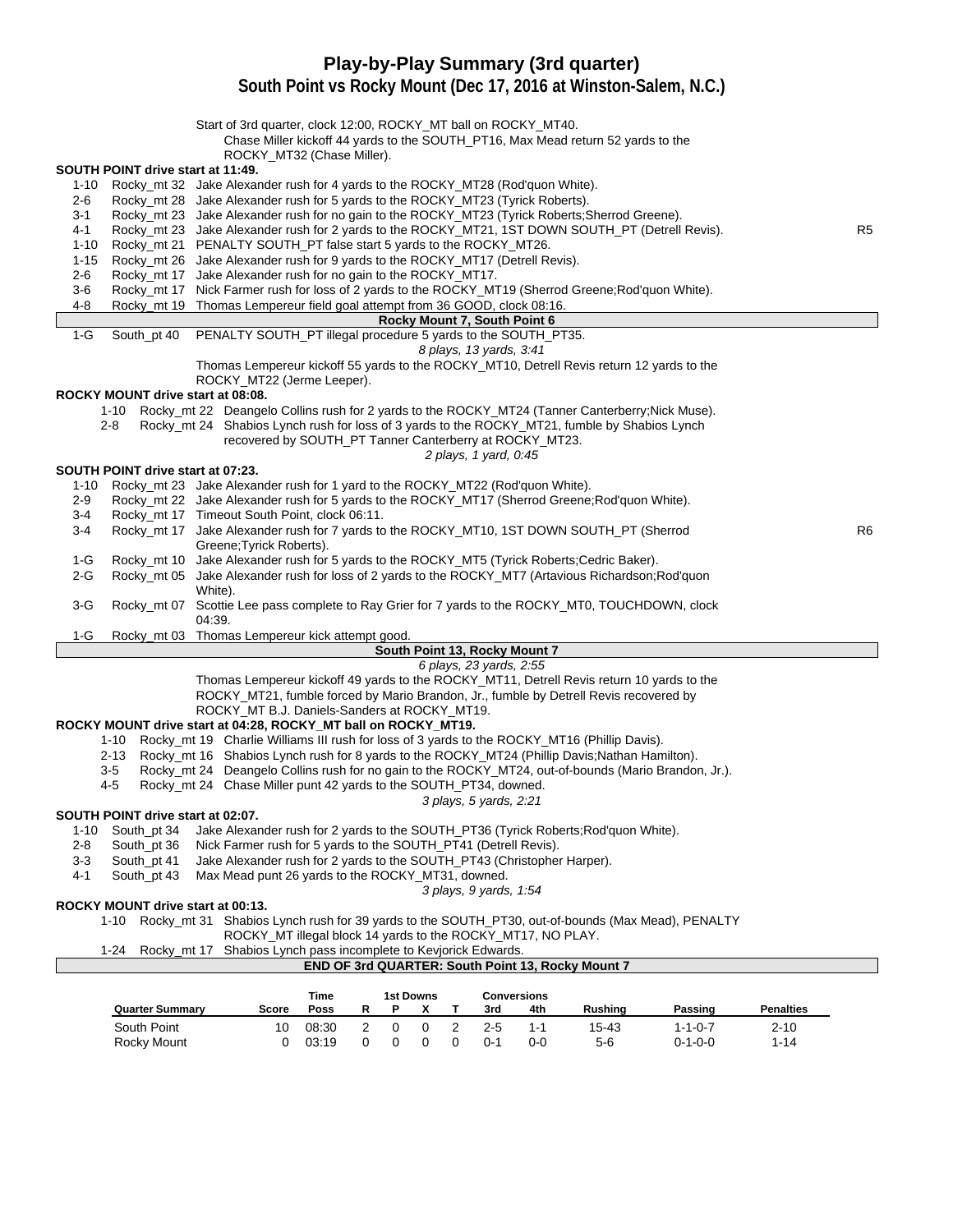### **Quickie Statistics (3rd quarter)**

**South Point vs Rocky Mount (Dec 17, 2016 at Winston-Salem, N.C.)**

|                                   | SOUTH PT    | <b>ROCKY MT</b> |
|-----------------------------------|-------------|-----------------|
| Score                             | 13          |                 |
| <b>FIRST DOWNS</b>                | 6           | 3               |
| <b>RUSHES-YARDS (NET)</b>         | 38-121      | 23-31           |
| <b>PASSING YDS (NET)</b>          |             | 52              |
| Passes Att-Comp-Int               | $6 - 1 - 1$ | $8 - 5 - 1$     |
| <b>TOTAL OFFENSE PLAYS-YARDS</b>  | 44-128      | $31 - 83$       |
| <b>Fumble Returns-Yards</b>       | $0-0$       | $0-0$           |
| <b>Punt Returns-Yards</b>         | $0 - 0$     | $0-0$           |
| Kickoff Returns-Yards             | $2 - 61$    | $4 - 51$        |
| <b>Interception Returns-Yards</b> | $1 - 0$     | $1 - 5$         |
| Punts (Number-Avg)                | $2 - 30.0$  | $4 - 27.5$      |
| Fumbles-Lost                      | $0 - 0$     | $2 - 1$         |
| Penalties-Yards                   | $5 - 30$    | $2 - 19$        |
| Possession Time                   | 18:06       | 17:43           |
| <b>Third-Down Conversions</b>     | 5 of 12     | 2 of 8          |
| <b>Fourth-Down Conversions</b>    | 1 of $3$    | 1 of $2$        |

### **South Point Rocky Mount**

| <b>Rushing</b>          |             |                                                         | No. Gain Loss  | <b>Net</b>           | TD               | Lq         |             | Avg          | <b>Rushing</b>                                                                          |                | No. Gain Loss |                | <b>Net</b>   | TD             | Lq       | Avg           |
|-------------------------|-------------|---------------------------------------------------------|----------------|----------------------|------------------|------------|-------------|--------------|-----------------------------------------------------------------------------------------|----------------|---------------|----------------|--------------|----------------|----------|---------------|
| Jake Alexander          |             | 18                                                      | 68             | $\overline{2}$<br>66 | 0                | 11         |             | 3.7          | Deangelo Collins                                                                        | 6              | 17            | $\Omega$       | 17           | $\Omega$       | 9        | 2.8           |
| Nick Farmer             |             | 10                                                      | 55             | 2<br>53              | 0                | 22         |             | 5.3          | <b>B.J. Daniels-Sanders</b>                                                             | 8              | 31            | 14             | 17           | 0              | 23       | 2.1           |
| Max Mead                |             | 1                                                       | 3              | $\Omega$             | 3<br>$\mathbf 0$ | 3          |             | 3.0          | <b>Sherrod Greene</b>                                                                   | 2              | 4             | $\mathbf 0$    | 4            | 0              | 4        | 2.0           |
| Scottie Lee             |             | $\overline{7}$                                          | $\overline{7}$ | 6                    | 1<br>$\Omega$    | 3          |             | 0.1          | <b>Charlie Williams III</b>                                                             |                | $\Omega$      | 3              | $-3$         | $\overline{0}$ | 0        | $-3.0$        |
| Passing                 |             | $C-A-I$                                                 |                | Yds                  | TD               | Long       | <b>Sack</b> |              | Passing                                                                                 |                | $C-A-I$       | Yds            | TD           | Long           |          | <b>Sack</b>   |
| Scottie Lee             |             | $1 - 6 - 1$                                             |                | 7                    |                  | 7          |             | <sup>0</sup> | Shabios Lynch                                                                           |                | $5 - 8 - 1$   |                | 52           | 1              | 25       | $\mathcal{P}$ |
| Receiving               |             | No.                                                     | Yards          | TD                   | Long             |            |             |              | <b>Receiving</b>                                                                        | No.            | Yards         |                | <b>TD</b>    | Long           |          |               |
| <b>Ray Grier</b>        |             |                                                         | $\overline{7}$ |                      |                  |            |             |              | <b>Charlie Williams III</b>                                                             | $\overline{c}$ |               | 15             | $\Omega$     | 11             |          |               |
|                         |             |                                                         |                |                      |                  |            |             |              | <b>Shyheim Battle</b>                                                                   |                |               | 25             |              | 25             |          |               |
|                         |             |                                                         |                |                      |                  |            |             |              | Rajah McCowan                                                                           |                |               | 6              | 0            | 6              |          |               |
|                         |             |                                                         |                |                      |                  |            |             |              | <b>Keviorick Edwards</b>                                                                | 1              |               | 6              | $\Omega$     | 6              |          |               |
| <b>Punting</b>          |             | No.                                                     | Yds            | Avg                  | Long             | In20       |             | ΤВ           | <b>Punting</b>                                                                          | No.            | Yds           | Avg            |              | Long           | In20     | ΤВ            |
| Max Mead                |             | 2                                                       | 60             | 30.0                 | 34               |            | $\Omega$    | $\Omega$     | <b>Chase Miller</b>                                                                     | 4              | 110           | 27.5           |              | 42             | $\Omega$ | $\Omega$      |
| <b>Punt Returns</b>     |             | No.                                                     | Yards          | <b>TD</b>            | Long             |            |             |              | <b>Punt Returns</b>                                                                     | No.            | Yards         |                | TD           | Long           |          |               |
| <b>Kick Returns</b>     |             | No.                                                     | Yards          | TD                   | Long             |            |             |              | <b>Kick Returns</b>                                                                     | No.            | Yards         |                | TD           | Long           |          |               |
| Nathan Hamilton         |             |                                                         | 9              | 0                    |                  | 9          |             |              | <b>Detrell Revis</b>                                                                    | 3              |               | 43             | $\Omega$     | 23             |          |               |
| Max Mead                |             |                                                         | 52             | 0                    |                  | 52         |             |              | <b>B.J. Daniels-Sander</b>                                                              | 1              |               | 8              | 0            | 8              |          |               |
| <b>Tackles</b>          |             | UA-A                                                    | <b>Total</b>   |                      | <b>Sacks</b>     | <b>TFL</b> |             |              | <b>Tackles</b>                                                                          | UA-A           |               | <b>Total</b>   | <b>Sacks</b> |                | TFL      |               |
| <b>Phillip Davis</b>    |             | $4 - 3$                                                 | 7              |                      | 1.0              |            | 2.0         |              | Rod'quon White                                                                          | $4 - 5$        |               | 9              |              | 0.0            | 1.0      |               |
| <b>Nick Muse</b>        |             | $3 - 4$                                                 | 7              |                      | 0.0              |            | 0.5         |              | <b>Sherrod Greene</b>                                                                   | $2 - 7$        |               | 9              |              | 0.0            | 0.5      |               |
| Mario Brandon, Jr.      |             | $3 - 1$                                                 | 4              |                      | 0.0              |            | 1.0         |              | <b>Detrell Revis</b>                                                                    | $7 - 1$        |               | 8              |              | 0.0            | 0.0      |               |
| <b>Matthew Robinson</b> |             | $3 - 1$                                                 | 4              |                      | 1.0              |            | 2.5         |              | <b>Tyrick Roberts</b>                                                                   | $1 - 6$        |               | $\overline{7}$ |              | 0.0            | 0.0      |               |
| Qtr                     | <b>Time</b> | <b>Scoring Play</b>                                     |                |                      |                  |            |             |              |                                                                                         |                |               |                |              |                | $V-H$    |               |
| 1st                     | 03:32       |                                                         |                |                      |                  |            |             |              | SOUTH_PT - Thomas Lempereur 29 yd field goal, 6-14 2:11                                 |                |               |                |              |                | $3 - 0$  |               |
| 2nd                     | 00:08       |                                                         |                |                      |                  |            |             |              | ROCKY_MT - Shyheim Battle 25 yd pass from Shabios Lynch (Chase Miller kick), 10-68 4:17 |                |               |                |              |                | $3 - 7$  |               |
| 3rd                     | 08:16       | SOUTH_PT - Thomas Lempereur 36 yd field goal, 8-13 3:41 |                |                      |                  |            |             |              |                                                                                         |                |               |                | $6 - 7$      |                |          |               |
|                         |             |                                                         |                |                      |                  |            |             |              |                                                                                         |                |               |                |              |                |          |               |

04:39 SOUTH\_PT - Ray Grier 7 yd pass from Scottie Lee (Thomas Lempereur kick), 6-23 2:55 13 - 7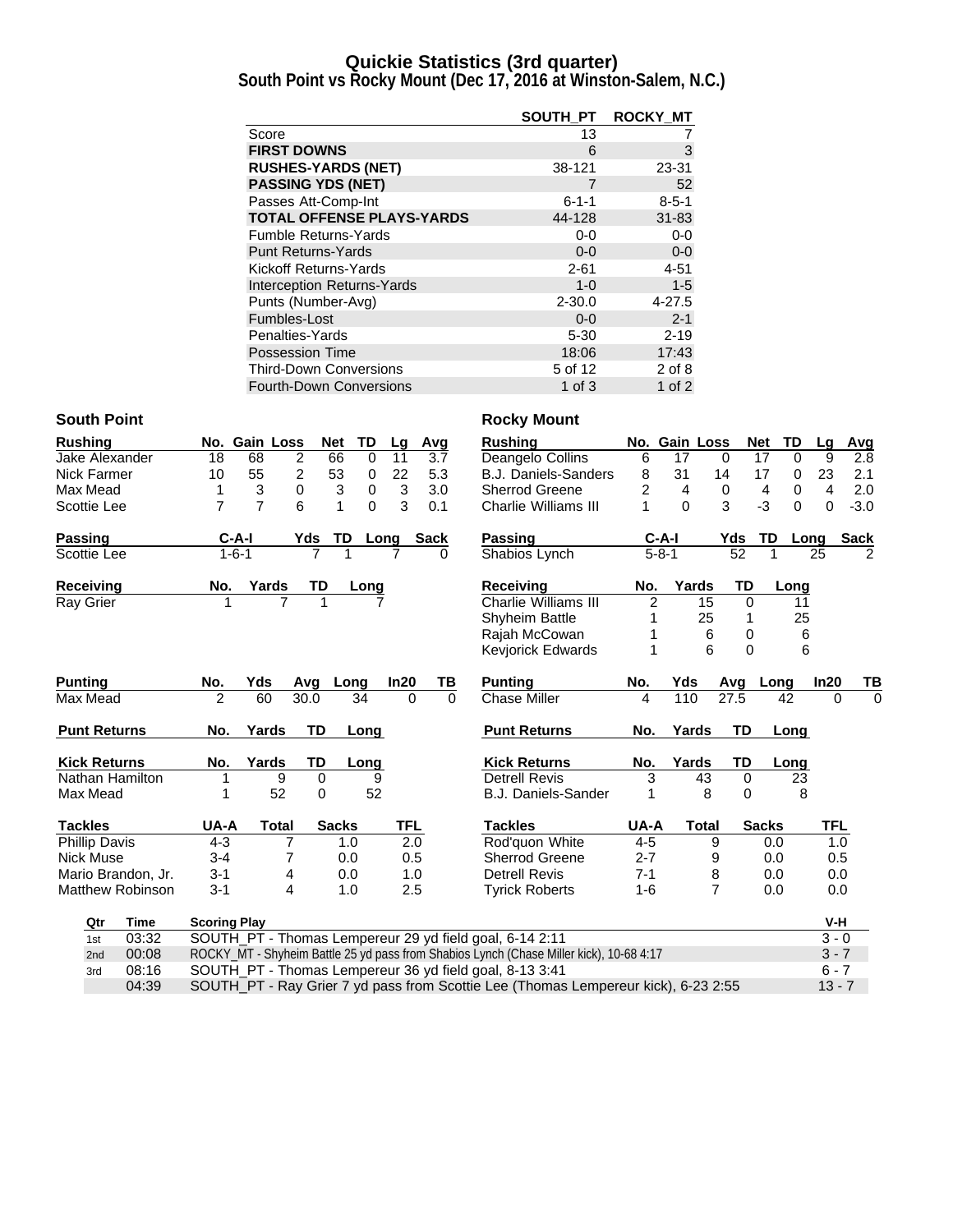### **Play-by-Play Summary (4th quarter)**

**South Point vs Rocky Mount (Dec 17, 2016 at Winston-Salem, N.C.)**

| (Nathan Silver; Nick Muse).<br>Rocky_mt 30 Shabios Lynch sacked for loss of 6 yards to the ROCKY_MT24 (Lawrence Haley), fumble by<br>3-11<br>Shabios Lynch recovered by ROCKY_MT David Keck at ROCKY_MT24.<br>4-17 Rocky_mt 24 Chase Miller punt 33 yards to the SOUTH_PT43, downed.<br>3 plays, minus 7 yards, 1:46<br>SOUTH POINT drive start at 10:27.<br>R7<br>Jake Alexander rush for 46 yards to the ROCKY_MT11, 1ST DOWN SOUTH_PT (Detrell Revis).<br>1-10 South $pt\,43$<br>Rocky_mt 11 Timeout Rocky Mount, clock 10:17.<br>1-10<br>Rocky_mt 11 Jake Alexander rush for no gain to the ROCKY_MT11 (Thomas Battle).<br>1-10<br>Rocky_mt 11 Jake Alexander rush for 5 yards to the ROCKY_MT6 (Sherrod Greene).<br>2-10<br>Rocky_mt 06 PENALTY SOUTH_PT delay of game 5 yards to the ROCKY_MT11.<br>$3-5$<br>Rocky_mt 11 Nick Farmer rush for 4 yards to the ROCKY_MT7 (Sherrod Greene; Rod'quon White).<br>3-10<br>Rocky_mt 07 Thomas Lempereur field goal attempt from 24 MISSED - wide left, spot at ROCKY_MT20, clock<br>4-6<br>08:42.<br>5 plays, 50 yards, 1:45<br>ROCKY MOUNT drive start at 08:42.<br>Rocky_mt 20 Shabios Lynch pass complete to Kevjorick Edwards for 8 yards to the ROCKY_MT28 (Mario<br>1-10<br>Brandon, Jr.; Nick Farmer).<br>P <sub>4</sub><br>$2 - 2$<br>Rocky_mt 28 Shabios Lynch pass complete to Kevjorick Edwards for 5 yards to the ROCKY_MT33, 1ST DOWN<br>ROCKY_MT (Nathan Silver).<br>Rocky_mt 33 Shabios Lynch rush for 3 yards to the ROCKY_MT36 (Nick Muse;Matthew Robinson).<br>$1 - 10$<br>Rocky mt 36 Shabios Lynch pass incomplete to Artavious Richardson.<br>$2 - 7$<br>$3 - 7$<br>Rocky_mt 36 Shabios Lynch sacked for loss of 10 yards to the ROCKY_MT26 (Jerme Leeper).<br>4-17<br>Rocky_mt 26 Shabios Lynch sacked for loss of 1 yard to the ROCKY_MT25 (Phillip Davis).<br>6 plays, 5 yards, 2:07<br>SOUTH POINT drive start at 06:35.<br>Rocky_mt 25 Nick Farmer rush for 6 yards to the ROCKY_MT19 (Sherrod Greene).<br>1-10<br>Rocky_mt 19 Jake Alexander rush for 3 yards to the ROCKY_MT16 (Christopher Harper).<br>2-4<br>Rocky_mt 16 Jake Alexander rush for 3 yards to the ROCKY_MT13, 1ST DOWN SOUTH_PT (Sherrod Greene).<br>R <sub>8</sub><br>3-1<br>Rocky_mt 13 Timeout South Point, clock 04:56.<br>$1 - 10$<br>Rocky_mt 13 Jake Alexander rush for 2 yards to the ROCKY_MT11 (Tyrick Roberts).<br>1-10<br>Rocky_mt 11 Jake Alexander rush for 2 yards to the ROCKY_MT9 (Rod'quon White;Sherrod Greene).<br>2-8<br>3-6<br>Rocky_mt 09 Jake Alexander rush for 1 yard to the ROCKY_MT8 (Cedric Baker; Rod'quon White).<br>$4 - 5$<br>Rocky_mt 08 Thomas Lempereur field goal attempt from 25 GOOD, clock 03:06.<br>South Point 16, Rocky Mount 7<br>7 plays, 17 yards, 3:37<br>Thomas Lempereur kickoff 55 yards to the ROCKY_MT5, Deangelo Collins return 26 yards to<br>the ROCKY_MT31, out-of-bounds (Matthew Robinson; Nick Muse). |
|-------------------------------------------------------------------------------------------------------------------------------------------------------------------------------------------------------------------------------------------------------------------------------------------------------------------------------------------------------------------------------------------------------------------------------------------------------------------------------------------------------------------------------------------------------------------------------------------------------------------------------------------------------------------------------------------------------------------------------------------------------------------------------------------------------------------------------------------------------------------------------------------------------------------------------------------------------------------------------------------------------------------------------------------------------------------------------------------------------------------------------------------------------------------------------------------------------------------------------------------------------------------------------------------------------------------------------------------------------------------------------------------------------------------------------------------------------------------------------------------------------------------------------------------------------------------------------------------------------------------------------------------------------------------------------------------------------------------------------------------------------------------------------------------------------------------------------------------------------------------------------------------------------------------------------------------------------------------------------------------------------------------------------------------------------------------------------------------------------------------------------------------------------------------------------------------------------------------------------------------------------------------------------------------------------------------------------------------------------------------------------------------------------------------------------------------------------------------------------------------------------------------------------------------------------------------------------------------------------------------------------------------------------------------------------------------------------------------------------------------------------------------------------------------------------------------------------------------------------------------------------------------------------------|
|                                                                                                                                                                                                                                                                                                                                                                                                                                                                                                                                                                                                                                                                                                                                                                                                                                                                                                                                                                                                                                                                                                                                                                                                                                                                                                                                                                                                                                                                                                                                                                                                                                                                                                                                                                                                                                                                                                                                                                                                                                                                                                                                                                                                                                                                                                                                                                                                                                                                                                                                                                                                                                                                                                                                                                                                                                                                                                             |
|                                                                                                                                                                                                                                                                                                                                                                                                                                                                                                                                                                                                                                                                                                                                                                                                                                                                                                                                                                                                                                                                                                                                                                                                                                                                                                                                                                                                                                                                                                                                                                                                                                                                                                                                                                                                                                                                                                                                                                                                                                                                                                                                                                                                                                                                                                                                                                                                                                                                                                                                                                                                                                                                                                                                                                                                                                                                                                             |
|                                                                                                                                                                                                                                                                                                                                                                                                                                                                                                                                                                                                                                                                                                                                                                                                                                                                                                                                                                                                                                                                                                                                                                                                                                                                                                                                                                                                                                                                                                                                                                                                                                                                                                                                                                                                                                                                                                                                                                                                                                                                                                                                                                                                                                                                                                                                                                                                                                                                                                                                                                                                                                                                                                                                                                                                                                                                                                             |
|                                                                                                                                                                                                                                                                                                                                                                                                                                                                                                                                                                                                                                                                                                                                                                                                                                                                                                                                                                                                                                                                                                                                                                                                                                                                                                                                                                                                                                                                                                                                                                                                                                                                                                                                                                                                                                                                                                                                                                                                                                                                                                                                                                                                                                                                                                                                                                                                                                                                                                                                                                                                                                                                                                                                                                                                                                                                                                             |
|                                                                                                                                                                                                                                                                                                                                                                                                                                                                                                                                                                                                                                                                                                                                                                                                                                                                                                                                                                                                                                                                                                                                                                                                                                                                                                                                                                                                                                                                                                                                                                                                                                                                                                                                                                                                                                                                                                                                                                                                                                                                                                                                                                                                                                                                                                                                                                                                                                                                                                                                                                                                                                                                                                                                                                                                                                                                                                             |
|                                                                                                                                                                                                                                                                                                                                                                                                                                                                                                                                                                                                                                                                                                                                                                                                                                                                                                                                                                                                                                                                                                                                                                                                                                                                                                                                                                                                                                                                                                                                                                                                                                                                                                                                                                                                                                                                                                                                                                                                                                                                                                                                                                                                                                                                                                                                                                                                                                                                                                                                                                                                                                                                                                                                                                                                                                                                                                             |
|                                                                                                                                                                                                                                                                                                                                                                                                                                                                                                                                                                                                                                                                                                                                                                                                                                                                                                                                                                                                                                                                                                                                                                                                                                                                                                                                                                                                                                                                                                                                                                                                                                                                                                                                                                                                                                                                                                                                                                                                                                                                                                                                                                                                                                                                                                                                                                                                                                                                                                                                                                                                                                                                                                                                                                                                                                                                                                             |
|                                                                                                                                                                                                                                                                                                                                                                                                                                                                                                                                                                                                                                                                                                                                                                                                                                                                                                                                                                                                                                                                                                                                                                                                                                                                                                                                                                                                                                                                                                                                                                                                                                                                                                                                                                                                                                                                                                                                                                                                                                                                                                                                                                                                                                                                                                                                                                                                                                                                                                                                                                                                                                                                                                                                                                                                                                                                                                             |
|                                                                                                                                                                                                                                                                                                                                                                                                                                                                                                                                                                                                                                                                                                                                                                                                                                                                                                                                                                                                                                                                                                                                                                                                                                                                                                                                                                                                                                                                                                                                                                                                                                                                                                                                                                                                                                                                                                                                                                                                                                                                                                                                                                                                                                                                                                                                                                                                                                                                                                                                                                                                                                                                                                                                                                                                                                                                                                             |
|                                                                                                                                                                                                                                                                                                                                                                                                                                                                                                                                                                                                                                                                                                                                                                                                                                                                                                                                                                                                                                                                                                                                                                                                                                                                                                                                                                                                                                                                                                                                                                                                                                                                                                                                                                                                                                                                                                                                                                                                                                                                                                                                                                                                                                                                                                                                                                                                                                                                                                                                                                                                                                                                                                                                                                                                                                                                                                             |
|                                                                                                                                                                                                                                                                                                                                                                                                                                                                                                                                                                                                                                                                                                                                                                                                                                                                                                                                                                                                                                                                                                                                                                                                                                                                                                                                                                                                                                                                                                                                                                                                                                                                                                                                                                                                                                                                                                                                                                                                                                                                                                                                                                                                                                                                                                                                                                                                                                                                                                                                                                                                                                                                                                                                                                                                                                                                                                             |
|                                                                                                                                                                                                                                                                                                                                                                                                                                                                                                                                                                                                                                                                                                                                                                                                                                                                                                                                                                                                                                                                                                                                                                                                                                                                                                                                                                                                                                                                                                                                                                                                                                                                                                                                                                                                                                                                                                                                                                                                                                                                                                                                                                                                                                                                                                                                                                                                                                                                                                                                                                                                                                                                                                                                                                                                                                                                                                             |
|                                                                                                                                                                                                                                                                                                                                                                                                                                                                                                                                                                                                                                                                                                                                                                                                                                                                                                                                                                                                                                                                                                                                                                                                                                                                                                                                                                                                                                                                                                                                                                                                                                                                                                                                                                                                                                                                                                                                                                                                                                                                                                                                                                                                                                                                                                                                                                                                                                                                                                                                                                                                                                                                                                                                                                                                                                                                                                             |
|                                                                                                                                                                                                                                                                                                                                                                                                                                                                                                                                                                                                                                                                                                                                                                                                                                                                                                                                                                                                                                                                                                                                                                                                                                                                                                                                                                                                                                                                                                                                                                                                                                                                                                                                                                                                                                                                                                                                                                                                                                                                                                                                                                                                                                                                                                                                                                                                                                                                                                                                                                                                                                                                                                                                                                                                                                                                                                             |
|                                                                                                                                                                                                                                                                                                                                                                                                                                                                                                                                                                                                                                                                                                                                                                                                                                                                                                                                                                                                                                                                                                                                                                                                                                                                                                                                                                                                                                                                                                                                                                                                                                                                                                                                                                                                                                                                                                                                                                                                                                                                                                                                                                                                                                                                                                                                                                                                                                                                                                                                                                                                                                                                                                                                                                                                                                                                                                             |
|                                                                                                                                                                                                                                                                                                                                                                                                                                                                                                                                                                                                                                                                                                                                                                                                                                                                                                                                                                                                                                                                                                                                                                                                                                                                                                                                                                                                                                                                                                                                                                                                                                                                                                                                                                                                                                                                                                                                                                                                                                                                                                                                                                                                                                                                                                                                                                                                                                                                                                                                                                                                                                                                                                                                                                                                                                                                                                             |
|                                                                                                                                                                                                                                                                                                                                                                                                                                                                                                                                                                                                                                                                                                                                                                                                                                                                                                                                                                                                                                                                                                                                                                                                                                                                                                                                                                                                                                                                                                                                                                                                                                                                                                                                                                                                                                                                                                                                                                                                                                                                                                                                                                                                                                                                                                                                                                                                                                                                                                                                                                                                                                                                                                                                                                                                                                                                                                             |
|                                                                                                                                                                                                                                                                                                                                                                                                                                                                                                                                                                                                                                                                                                                                                                                                                                                                                                                                                                                                                                                                                                                                                                                                                                                                                                                                                                                                                                                                                                                                                                                                                                                                                                                                                                                                                                                                                                                                                                                                                                                                                                                                                                                                                                                                                                                                                                                                                                                                                                                                                                                                                                                                                                                                                                                                                                                                                                             |
|                                                                                                                                                                                                                                                                                                                                                                                                                                                                                                                                                                                                                                                                                                                                                                                                                                                                                                                                                                                                                                                                                                                                                                                                                                                                                                                                                                                                                                                                                                                                                                                                                                                                                                                                                                                                                                                                                                                                                                                                                                                                                                                                                                                                                                                                                                                                                                                                                                                                                                                                                                                                                                                                                                                                                                                                                                                                                                             |
|                                                                                                                                                                                                                                                                                                                                                                                                                                                                                                                                                                                                                                                                                                                                                                                                                                                                                                                                                                                                                                                                                                                                                                                                                                                                                                                                                                                                                                                                                                                                                                                                                                                                                                                                                                                                                                                                                                                                                                                                                                                                                                                                                                                                                                                                                                                                                                                                                                                                                                                                                                                                                                                                                                                                                                                                                                                                                                             |
|                                                                                                                                                                                                                                                                                                                                                                                                                                                                                                                                                                                                                                                                                                                                                                                                                                                                                                                                                                                                                                                                                                                                                                                                                                                                                                                                                                                                                                                                                                                                                                                                                                                                                                                                                                                                                                                                                                                                                                                                                                                                                                                                                                                                                                                                                                                                                                                                                                                                                                                                                                                                                                                                                                                                                                                                                                                                                                             |
|                                                                                                                                                                                                                                                                                                                                                                                                                                                                                                                                                                                                                                                                                                                                                                                                                                                                                                                                                                                                                                                                                                                                                                                                                                                                                                                                                                                                                                                                                                                                                                                                                                                                                                                                                                                                                                                                                                                                                                                                                                                                                                                                                                                                                                                                                                                                                                                                                                                                                                                                                                                                                                                                                                                                                                                                                                                                                                             |
|                                                                                                                                                                                                                                                                                                                                                                                                                                                                                                                                                                                                                                                                                                                                                                                                                                                                                                                                                                                                                                                                                                                                                                                                                                                                                                                                                                                                                                                                                                                                                                                                                                                                                                                                                                                                                                                                                                                                                                                                                                                                                                                                                                                                                                                                                                                                                                                                                                                                                                                                                                                                                                                                                                                                                                                                                                                                                                             |
|                                                                                                                                                                                                                                                                                                                                                                                                                                                                                                                                                                                                                                                                                                                                                                                                                                                                                                                                                                                                                                                                                                                                                                                                                                                                                                                                                                                                                                                                                                                                                                                                                                                                                                                                                                                                                                                                                                                                                                                                                                                                                                                                                                                                                                                                                                                                                                                                                                                                                                                                                                                                                                                                                                                                                                                                                                                                                                             |
|                                                                                                                                                                                                                                                                                                                                                                                                                                                                                                                                                                                                                                                                                                                                                                                                                                                                                                                                                                                                                                                                                                                                                                                                                                                                                                                                                                                                                                                                                                                                                                                                                                                                                                                                                                                                                                                                                                                                                                                                                                                                                                                                                                                                                                                                                                                                                                                                                                                                                                                                                                                                                                                                                                                                                                                                                                                                                                             |
|                                                                                                                                                                                                                                                                                                                                                                                                                                                                                                                                                                                                                                                                                                                                                                                                                                                                                                                                                                                                                                                                                                                                                                                                                                                                                                                                                                                                                                                                                                                                                                                                                                                                                                                                                                                                                                                                                                                                                                                                                                                                                                                                                                                                                                                                                                                                                                                                                                                                                                                                                                                                                                                                                                                                                                                                                                                                                                             |
|                                                                                                                                                                                                                                                                                                                                                                                                                                                                                                                                                                                                                                                                                                                                                                                                                                                                                                                                                                                                                                                                                                                                                                                                                                                                                                                                                                                                                                                                                                                                                                                                                                                                                                                                                                                                                                                                                                                                                                                                                                                                                                                                                                                                                                                                                                                                                                                                                                                                                                                                                                                                                                                                                                                                                                                                                                                                                                             |
|                                                                                                                                                                                                                                                                                                                                                                                                                                                                                                                                                                                                                                                                                                                                                                                                                                                                                                                                                                                                                                                                                                                                                                                                                                                                                                                                                                                                                                                                                                                                                                                                                                                                                                                                                                                                                                                                                                                                                                                                                                                                                                                                                                                                                                                                                                                                                                                                                                                                                                                                                                                                                                                                                                                                                                                                                                                                                                             |
|                                                                                                                                                                                                                                                                                                                                                                                                                                                                                                                                                                                                                                                                                                                                                                                                                                                                                                                                                                                                                                                                                                                                                                                                                                                                                                                                                                                                                                                                                                                                                                                                                                                                                                                                                                                                                                                                                                                                                                                                                                                                                                                                                                                                                                                                                                                                                                                                                                                                                                                                                                                                                                                                                                                                                                                                                                                                                                             |
|                                                                                                                                                                                                                                                                                                                                                                                                                                                                                                                                                                                                                                                                                                                                                                                                                                                                                                                                                                                                                                                                                                                                                                                                                                                                                                                                                                                                                                                                                                                                                                                                                                                                                                                                                                                                                                                                                                                                                                                                                                                                                                                                                                                                                                                                                                                                                                                                                                                                                                                                                                                                                                                                                                                                                                                                                                                                                                             |
| ROCKY MOUNT drive start at 02:58.                                                                                                                                                                                                                                                                                                                                                                                                                                                                                                                                                                                                                                                                                                                                                                                                                                                                                                                                                                                                                                                                                                                                                                                                                                                                                                                                                                                                                                                                                                                                                                                                                                                                                                                                                                                                                                                                                                                                                                                                                                                                                                                                                                                                                                                                                                                                                                                                                                                                                                                                                                                                                                                                                                                                                                                                                                                                           |
| Rocky_mt 31 Shabios Lynch pass incomplete to Kevjorick Edwards.<br>$1 - 10$                                                                                                                                                                                                                                                                                                                                                                                                                                                                                                                                                                                                                                                                                                                                                                                                                                                                                                                                                                                                                                                                                                                                                                                                                                                                                                                                                                                                                                                                                                                                                                                                                                                                                                                                                                                                                                                                                                                                                                                                                                                                                                                                                                                                                                                                                                                                                                                                                                                                                                                                                                                                                                                                                                                                                                                                                                 |
| Rocky_mt 31 Deangelo Collins rush for 6 yards to the ROCKY_MT37, out-of-bounds (Nick Muse).<br>$2 - 10$                                                                                                                                                                                                                                                                                                                                                                                                                                                                                                                                                                                                                                                                                                                                                                                                                                                                                                                                                                                                                                                                                                                                                                                                                                                                                                                                                                                                                                                                                                                                                                                                                                                                                                                                                                                                                                                                                                                                                                                                                                                                                                                                                                                                                                                                                                                                                                                                                                                                                                                                                                                                                                                                                                                                                                                                     |
| $3-4$<br>Rocky_mt 37 Shabios Lynch pass incomplete to Kevjorick Edwards (Nathan Silver).<br>Rocky_mt 37 Shabios Lynch rush for 5 yards to the ROCKY_MT42, 1ST DOWN ROCKY_MT (Phillip Davis).<br>R <sub>5</sub><br>4-4                                                                                                                                                                                                                                                                                                                                                                                                                                                                                                                                                                                                                                                                                                                                                                                                                                                                                                                                                                                                                                                                                                                                                                                                                                                                                                                                                                                                                                                                                                                                                                                                                                                                                                                                                                                                                                                                                                                                                                                                                                                                                                                                                                                                                                                                                                                                                                                                                                                                                                                                                                                                                                                                                       |
| Rocky_mt 42 Shabios Lynch pass incomplete to Charlie Williams III (Nathan Hamilton).<br>1-10                                                                                                                                                                                                                                                                                                                                                                                                                                                                                                                                                                                                                                                                                                                                                                                                                                                                                                                                                                                                                                                                                                                                                                                                                                                                                                                                                                                                                                                                                                                                                                                                                                                                                                                                                                                                                                                                                                                                                                                                                                                                                                                                                                                                                                                                                                                                                                                                                                                                                                                                                                                                                                                                                                                                                                                                                |
| $2 - 10$<br>Rocky_mt 42 Shabios Lynch pass complete to Keviorick Edwards for 11 yards to the SOUTH_PT47, 1ST DOWN<br>P6                                                                                                                                                                                                                                                                                                                                                                                                                                                                                                                                                                                                                                                                                                                                                                                                                                                                                                                                                                                                                                                                                                                                                                                                                                                                                                                                                                                                                                                                                                                                                                                                                                                                                                                                                                                                                                                                                                                                                                                                                                                                                                                                                                                                                                                                                                                                                                                                                                                                                                                                                                                                                                                                                                                                                                                     |
| ROCKY_MT (Nathan Silver; Nick Muse).                                                                                                                                                                                                                                                                                                                                                                                                                                                                                                                                                                                                                                                                                                                                                                                                                                                                                                                                                                                                                                                                                                                                                                                                                                                                                                                                                                                                                                                                                                                                                                                                                                                                                                                                                                                                                                                                                                                                                                                                                                                                                                                                                                                                                                                                                                                                                                                                                                                                                                                                                                                                                                                                                                                                                                                                                                                                        |
| Shabios Lynch pass complete to Deangelo Collins for 2 yards to the SOUTH PT45.<br>$1 - 10$<br>South_pt 47<br>out-of-bounds.                                                                                                                                                                                                                                                                                                                                                                                                                                                                                                                                                                                                                                                                                                                                                                                                                                                                                                                                                                                                                                                                                                                                                                                                                                                                                                                                                                                                                                                                                                                                                                                                                                                                                                                                                                                                                                                                                                                                                                                                                                                                                                                                                                                                                                                                                                                                                                                                                                                                                                                                                                                                                                                                                                                                                                                 |
| $2 - 8$<br>South_pt 45<br>Shabios Lynch pass incomplete to Rajah McCowan (Nick Muse).                                                                                                                                                                                                                                                                                                                                                                                                                                                                                                                                                                                                                                                                                                                                                                                                                                                                                                                                                                                                                                                                                                                                                                                                                                                                                                                                                                                                                                                                                                                                                                                                                                                                                                                                                                                                                                                                                                                                                                                                                                                                                                                                                                                                                                                                                                                                                                                                                                                                                                                                                                                                                                                                                                                                                                                                                       |
| Shabios Lynch rush for loss of 1 yard to the SOUTH_PT46 (Phillip Davis).<br>3-8<br>South_pt 45                                                                                                                                                                                                                                                                                                                                                                                                                                                                                                                                                                                                                                                                                                                                                                                                                                                                                                                                                                                                                                                                                                                                                                                                                                                                                                                                                                                                                                                                                                                                                                                                                                                                                                                                                                                                                                                                                                                                                                                                                                                                                                                                                                                                                                                                                                                                                                                                                                                                                                                                                                                                                                                                                                                                                                                                              |
| Shabios Lynch pass incomplete.<br>4-9<br>South pt 46                                                                                                                                                                                                                                                                                                                                                                                                                                                                                                                                                                                                                                                                                                                                                                                                                                                                                                                                                                                                                                                                                                                                                                                                                                                                                                                                                                                                                                                                                                                                                                                                                                                                                                                                                                                                                                                                                                                                                                                                                                                                                                                                                                                                                                                                                                                                                                                                                                                                                                                                                                                                                                                                                                                                                                                                                                                        |
| 10 plays, 23 yards, 1:34                                                                                                                                                                                                                                                                                                                                                                                                                                                                                                                                                                                                                                                                                                                                                                                                                                                                                                                                                                                                                                                                                                                                                                                                                                                                                                                                                                                                                                                                                                                                                                                                                                                                                                                                                                                                                                                                                                                                                                                                                                                                                                                                                                                                                                                                                                                                                                                                                                                                                                                                                                                                                                                                                                                                                                                                                                                                                    |
| SOUTH POINT drive start at 01:24.                                                                                                                                                                                                                                                                                                                                                                                                                                                                                                                                                                                                                                                                                                                                                                                                                                                                                                                                                                                                                                                                                                                                                                                                                                                                                                                                                                                                                                                                                                                                                                                                                                                                                                                                                                                                                                                                                                                                                                                                                                                                                                                                                                                                                                                                                                                                                                                                                                                                                                                                                                                                                                                                                                                                                                                                                                                                           |
| South_pt 46<br>Scottie Lee rush for 3 yards to the SOUTH_PT49 (Cedric Baker).<br>1-10<br>Timeout Rocky Mount, clock 01:14.<br>2-7<br>South_pt 49                                                                                                                                                                                                                                                                                                                                                                                                                                                                                                                                                                                                                                                                                                                                                                                                                                                                                                                                                                                                                                                                                                                                                                                                                                                                                                                                                                                                                                                                                                                                                                                                                                                                                                                                                                                                                                                                                                                                                                                                                                                                                                                                                                                                                                                                                                                                                                                                                                                                                                                                                                                                                                                                                                                                                            |
| $2 - 7$<br>South pt 49<br>Jake Alexander rush for 4 yards to the ROCKY MT47 (Thomas Battle).                                                                                                                                                                                                                                                                                                                                                                                                                                                                                                                                                                                                                                                                                                                                                                                                                                                                                                                                                                                                                                                                                                                                                                                                                                                                                                                                                                                                                                                                                                                                                                                                                                                                                                                                                                                                                                                                                                                                                                                                                                                                                                                                                                                                                                                                                                                                                                                                                                                                                                                                                                                                                                                                                                                                                                                                                |
| $3 - 3$<br>Rocky_mt 47 Timeout Rocky Mount, clock 01:08.                                                                                                                                                                                                                                                                                                                                                                                                                                                                                                                                                                                                                                                                                                                                                                                                                                                                                                                                                                                                                                                                                                                                                                                                                                                                                                                                                                                                                                                                                                                                                                                                                                                                                                                                                                                                                                                                                                                                                                                                                                                                                                                                                                                                                                                                                                                                                                                                                                                                                                                                                                                                                                                                                                                                                                                                                                                    |
| $3 - 3$<br>Rocky_mt 47 Jake Alexander rush for 3 yards to the ROCKY_MT44, 1ST DOWN SOUTH_PT (Thomas Battle).<br>R <sub>9</sub>                                                                                                                                                                                                                                                                                                                                                                                                                                                                                                                                                                                                                                                                                                                                                                                                                                                                                                                                                                                                                                                                                                                                                                                                                                                                                                                                                                                                                                                                                                                                                                                                                                                                                                                                                                                                                                                                                                                                                                                                                                                                                                                                                                                                                                                                                                                                                                                                                                                                                                                                                                                                                                                                                                                                                                              |
| $1 - 10$<br>Rocky_mt 44 TEAM rush for loss of 2 yards to the ROCKY_MT46.                                                                                                                                                                                                                                                                                                                                                                                                                                                                                                                                                                                                                                                                                                                                                                                                                                                                                                                                                                                                                                                                                                                                                                                                                                                                                                                                                                                                                                                                                                                                                                                                                                                                                                                                                                                                                                                                                                                                                                                                                                                                                                                                                                                                                                                                                                                                                                                                                                                                                                                                                                                                                                                                                                                                                                                                                                    |
| $2 - 12$<br>Rocky_mt 46 TEAM rush for loss of 2 yards to the ROCKY_MT48.<br>End of game, clock 00:00.                                                                                                                                                                                                                                                                                                                                                                                                                                                                                                                                                                                                                                                                                                                                                                                                                                                                                                                                                                                                                                                                                                                                                                                                                                                                                                                                                                                                                                                                                                                                                                                                                                                                                                                                                                                                                                                                                                                                                                                                                                                                                                                                                                                                                                                                                                                                                                                                                                                                                                                                                                                                                                                                                                                                                                                                       |
| 5 plays, 6 yards, 1:24                                                                                                                                                                                                                                                                                                                                                                                                                                                                                                                                                                                                                                                                                                                                                                                                                                                                                                                                                                                                                                                                                                                                                                                                                                                                                                                                                                                                                                                                                                                                                                                                                                                                                                                                                                                                                                                                                                                                                                                                                                                                                                                                                                                                                                                                                                                                                                                                                                                                                                                                                                                                                                                                                                                                                                                                                                                                                      |

**FINAL SCORE: South Point 16, Rocky Mount 7**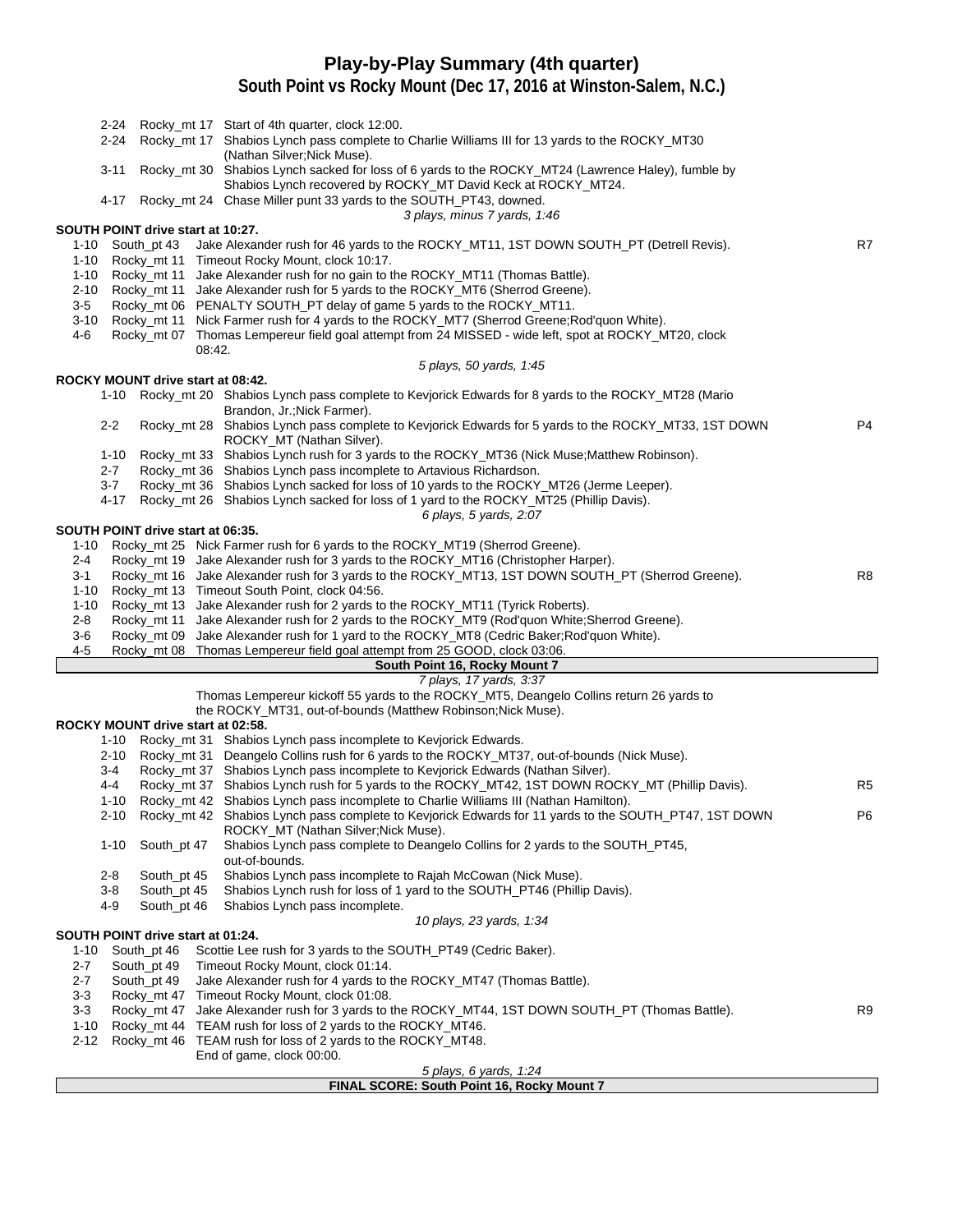## **Play-by-Play Summary (4th quarter)**

|                        | <b>Time</b> |       | 1st Downs |     |    |         | Conversions |          |                   |                  |
|------------------------|-------------|-------|-----------|-----|----|---------|-------------|----------|-------------------|------------------|
| <b>Quarter Summary</b> | Score       | Poss  |           |     |    | 3rd     | 4th         | Rushina  | Passing           | <b>Penalties</b> |
| South Point            |             | 06:46 |           | _റ  | -3 | $2 - 4$ | $0 - 0$     | 15-78    | 0-0-0-0           | 1-5              |
| Rocky Mount            |             | 05:14 | 2         | - 0 | -3 | $0 - 4$ | $1 - 3$     | $7-(-4)$ | $5 - 11 - 0 - 39$ | $0 - 0$          |